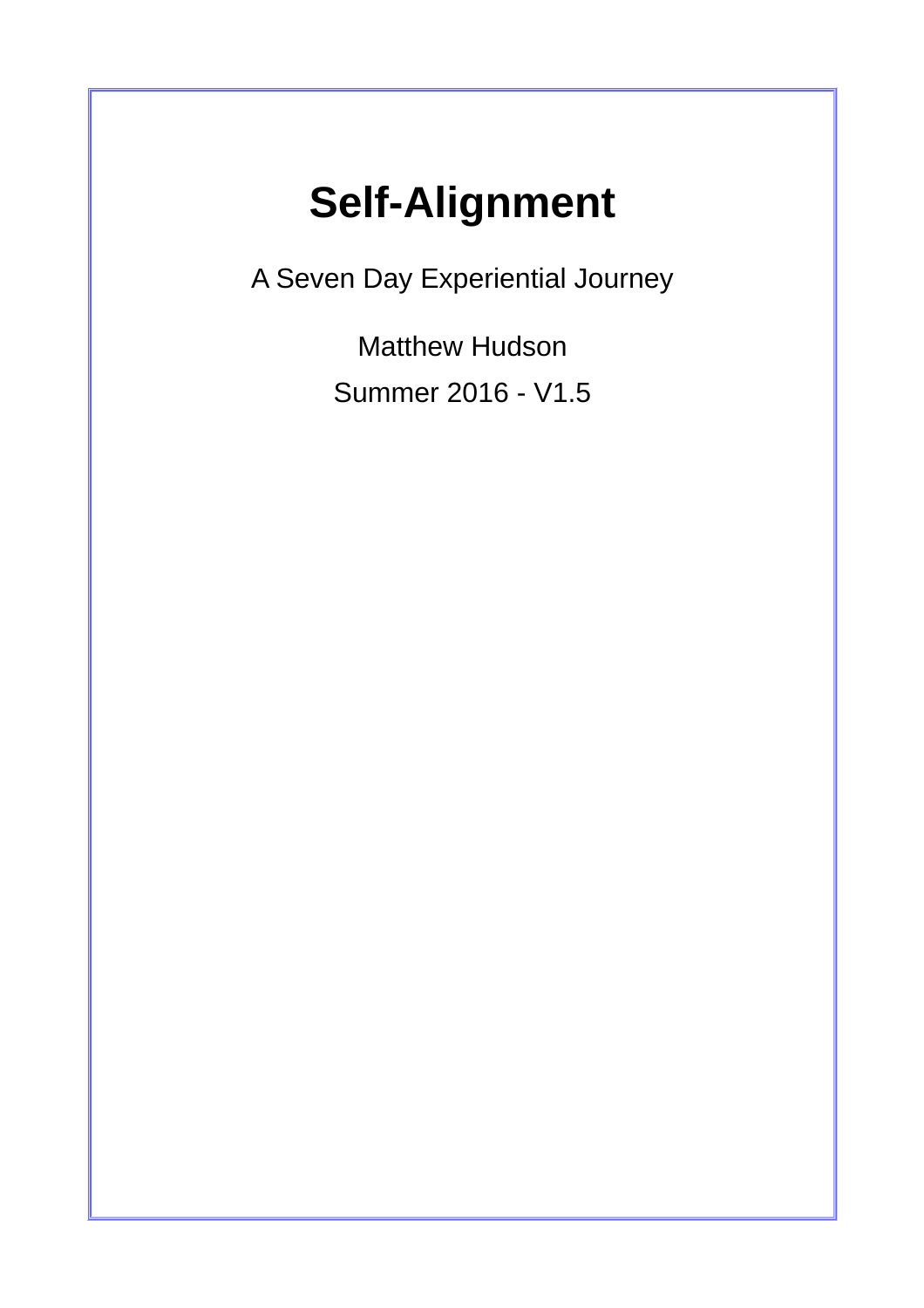Version 1.5 Self-Alignment  $\copyright$  All Rights Reserved 2016

# **Table of Contents**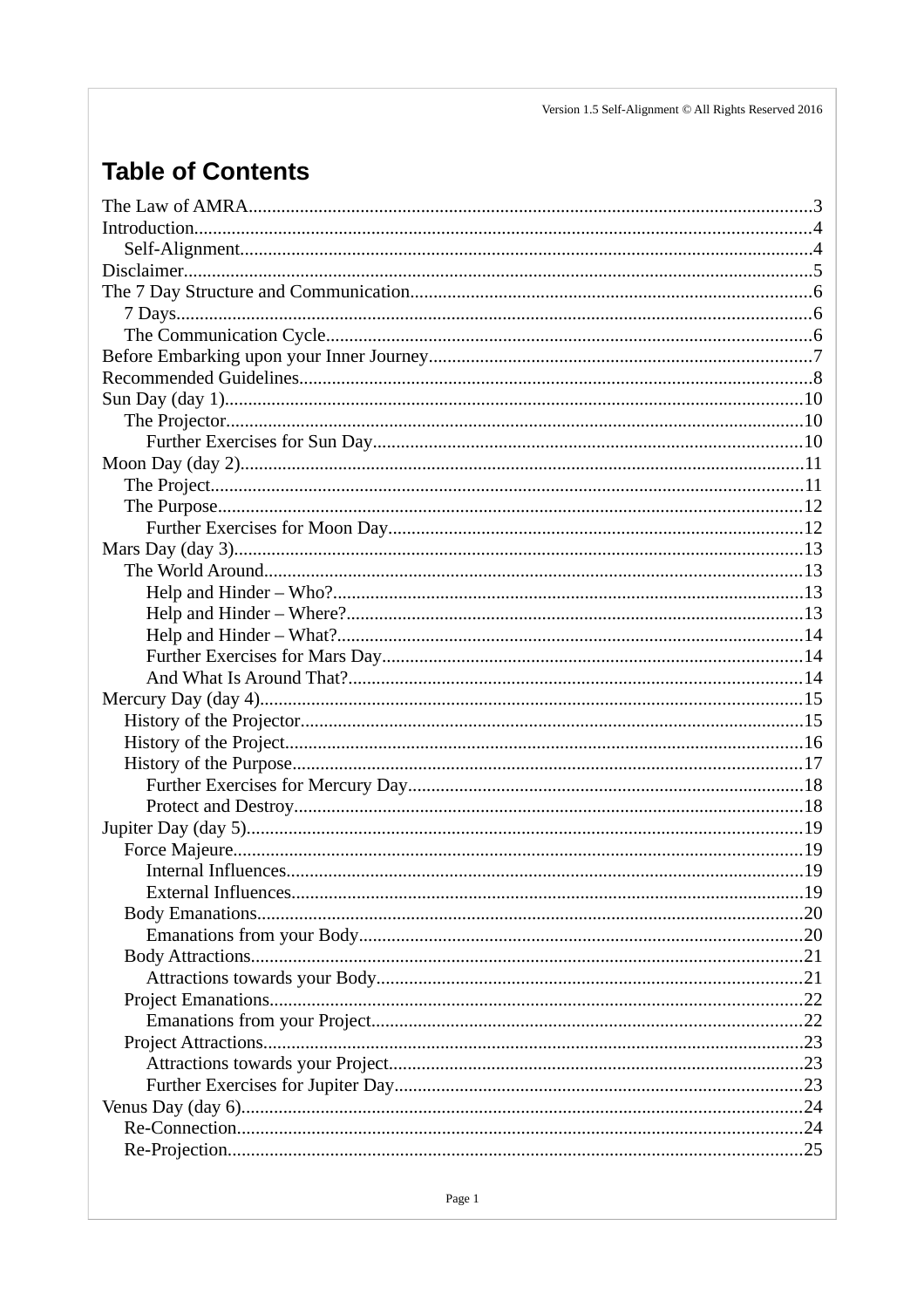Version 1.5 Self-Alignment  $\copyright$  All Rights Reserved 2016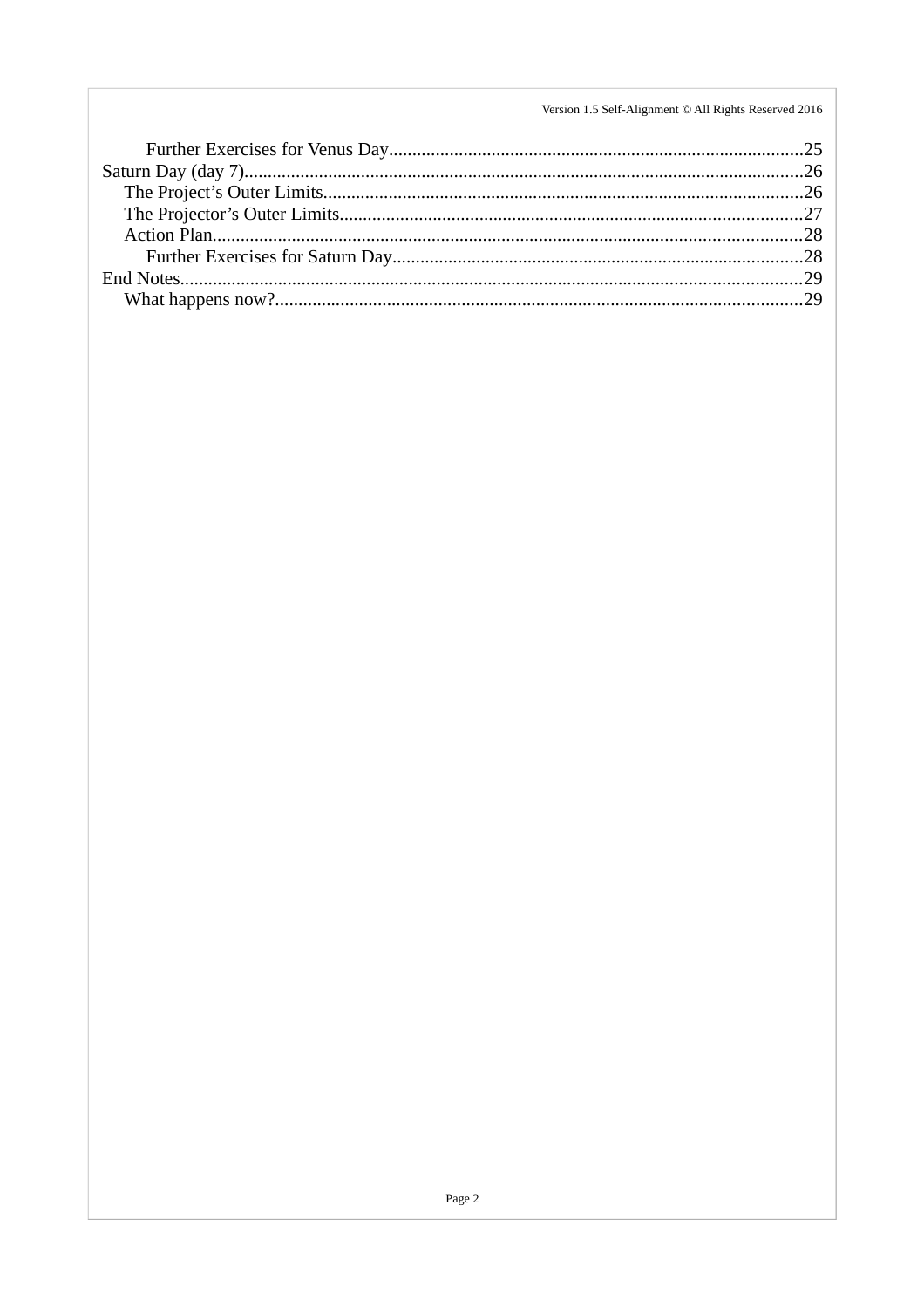# <span id="page-3-0"></span>**The Law of AMRA**

All the materials and information that constitute this e-book, my contributions to The Powers of Six and my development of Self-Alignment, have been created and developed with the sole purpose of aiding and assisting humanity to heal and better itself.

All of these tasks have been carried out with unselfishness and with no intention of receiving any remuneration in exchange. If however you have benefited from these sources and would like to express your gratitude for the benefits received. I would like to offer you a means to do so through the ancient Rosicrucian tradition of 'The Law of AMRA'.

The Law of AMRA is an ancient law, dating back to the Egyptian mystery schools. The following extracts are taken from the AMORC (Ancient and Mystical Order of Rosea Crucis) booklet, "Liber 888, The Council of Solace" to aid in defining this ancient law and its application.

*"...The law simply consists of expressing gratitude, in one way or another, for any benefits one has received, with it being understood that such benefits do not necessarily correspond to material or financial gain..."*

*"...we must emphasize that it is never an obligation. This means that this law must be employed through one's own free will, without the least mental reservation..."*

*"...this law can be applied by helping persons in need or by taking time to comfort those who are suffering, by making an effort to improve our relationships and in general to better our environment by using our talents and abilities..."*

*"...If you choose to apply the law of AMRA by means of money, you can do so by making a gift either to one or more persons who you deem are in need; or to a humanitarian organization which will then use it in a positive way..."*

However, if you do wish to donate directly towards the continuation of this work and aid in the ongoing costs of maintaining and developing The Powers of Six, Self-Alignment websites and materials. These donations are gratefully received via PayPal using the email address:

donate@self-alignment.com

May your inner truth assist you on all levels and guide you upon your path of happiness.

With best wishes for Peace Profound and in Love and Light,

Matthew Hudson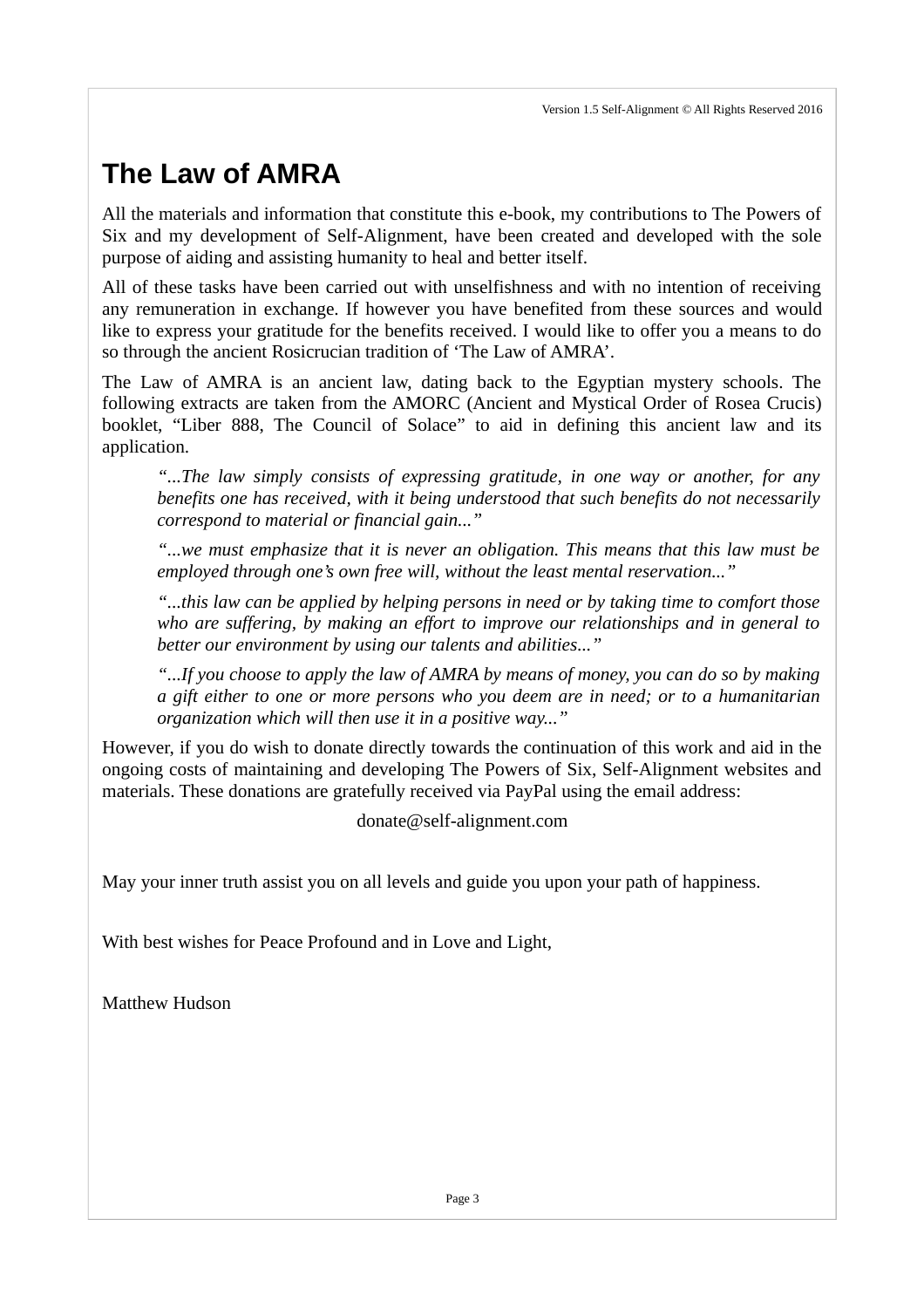# <span id="page-4-1"></span>**Introduction**

### <span id="page-4-0"></span>**Self-Alignment**

Self-Alignment was born in France 2007, when I first modelled David Grove's Emergent Knowledge processes, I observed him using processes that pulled back time and explored the spaces around and in between, where clients physically laid out their mental constructs.

It was here that the beginnings of the Self-Alignment process were formed. From its conception then in the autumn of 2007 to date, I have continued to revise and develop this process many times to be able to present it to you now, in its current form.

To be able to do this I have some people to thank:

David Grove

Caitlin Walker who set me on this path of Emergence with David

The Self-Alignment Research Groups

My private clients

Steven Saunders who guided me towards a deeper and simpler understanding of the underlying structure of Emergent Knowledge; our 7 day week

My loving partner Dawn and the brightest, loving lights in my life my children, Harvey and Maya.

**IMPORTANT NOTE**: This is version 1.5 of this e-book, please check [www.self](http://www.self-alignment.com/)[alignment.com](http://www.self-alignment.com/) for the latest version and for the online [wiki site](http://www.self-alignment.com/docuwiki/doku.php) which is updated regularly and for online discussion.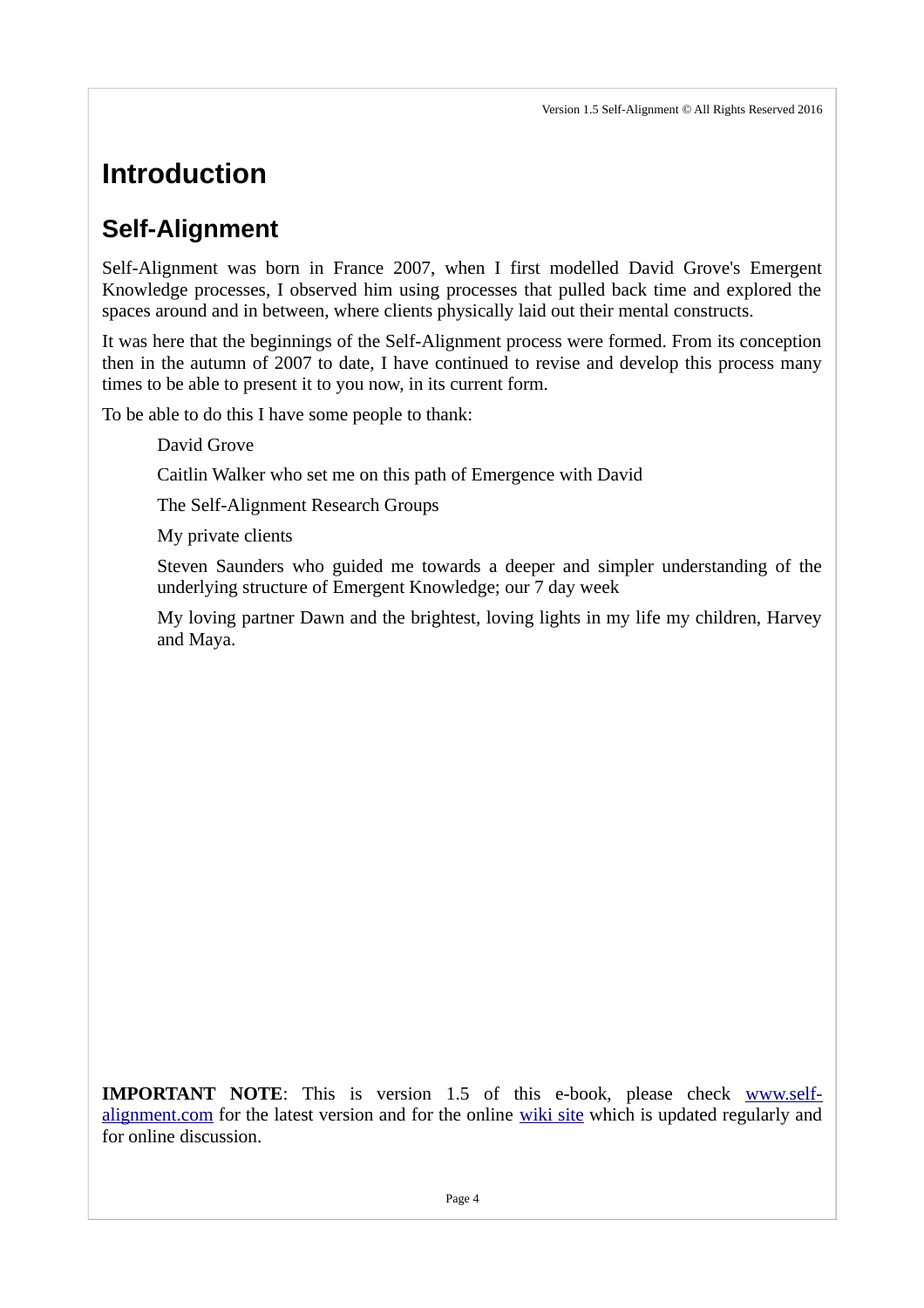# <span id="page-5-0"></span>**Disclaimer**

This material is presented as a set of processes based on a collection of ideas and thoughts as to how we, the human race, think and develop. Through this knowledge it is considered that we may be able to personally resolve our inner and outer problems.

I offer no claims of mental or physical resolution through the application of this information.

If you are currently suffering from some emotional or physical issue, it is essential that you consult a medical professional with respect to your problem before progressing with any self directed treatment.

This body of work is to be acted upon and completed entirely at your own consent, be aware that as you will be processing yourself during it you may experience negative as well as positive emotions.

If you do personally consent to following these processes, you are 100% responsible and should be emotionally and spiritually strong enough to confront any potential issues that may arise. If at any time you do feel overcome, stop the process, focus on positive and happy areas of your life until you feel better and more well equipped to continue.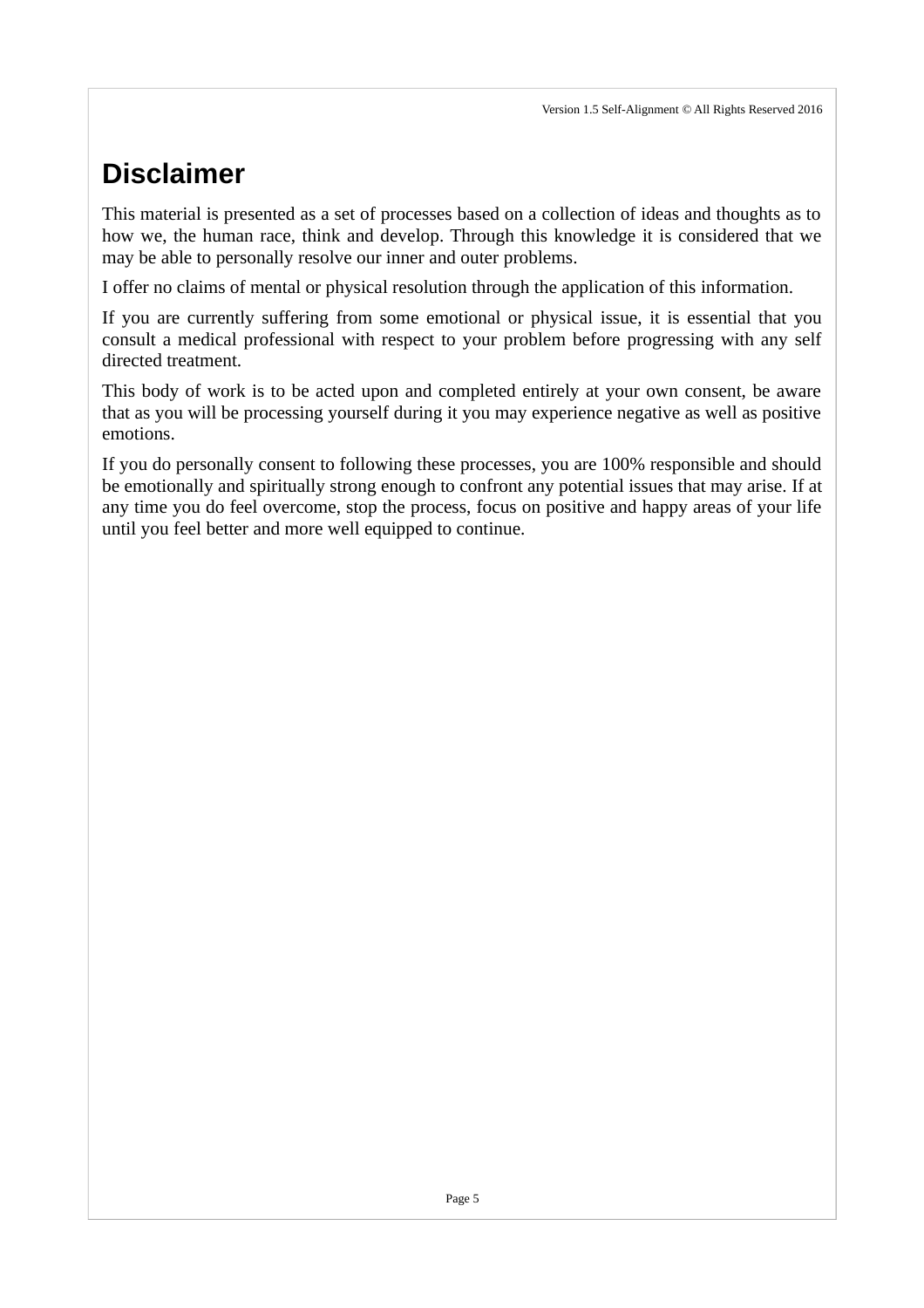# <span id="page-6-2"></span>**The 7 Day Structure and Communication**

### <span id="page-6-1"></span>**7 Days**

The ancient 7 day structure which the Self-Alignment process has now been integrated into; is a cultural pattern that most of us on this planet have been indoctrinated into. Please note however, that I will not be discussing it in any further detail here, other than the larger scope view of the process and its mapping to the 7 day structure:-

| Sun day          | $-$ The projector (the self)                                                              |
|------------------|-------------------------------------------------------------------------------------------|
| <b>Moon</b> day  | $-$ The project (the reflected self) and the purpose (hidden energy)                      |
| Mars day         | - The world around (the battle ground)                                                    |
|                  | <b>Mercury day</b> $-$ The histories of the projector, purpose and the project (the hunt) |
| Jupiter day      | - Force majeure plus emanations and attractions (truth and action)                        |
| <b>Venus day</b> | - Re-connection and re-projection (birth and manifestation)                               |
| Saturn day       | - The outer limits and action plan (rest and contemplation)                               |

## <span id="page-6-0"></span>**The Communication Cycle**

Another pattern has emerged over the last 7 years, it is clearer and is something that we are all encompassed with: The Cycle of Communication.

A dictionary definition of communication is: 'The imparting or exchanging of information by speaking, writing, or using some other medium'.

It is this process that we are all involved in, in all areas of our lives – wether we are communicating to a friend with our voices, to our lover with our bodies, to ourselves with our thoughts, to the environment, to our own feelings (physical and emotional).

This process is broken down in to the following parts:

#### **idea → conveyance → reception → conversion → response → acknowledgement**

These can be mapped directly onto the day structures above:

Sun  $\rightarrow$  Source  $\rightarrow$  Projector  $\rightarrow$  the idea it self

Moon  $\rightarrow$  Reflection  $\rightarrow$  Project and Purpose  $\rightarrow$  Transfer with Intention (conveyance)

Mars  $\rightarrow$  Reception  $\rightarrow$  The World Around  $\rightarrow$  Message is received by access point

Mercury  $\rightarrow$  Conversion  $\rightarrow$  History and Hunt  $\rightarrow$  Message creates an effect  $\rightarrow$  Find its source

Jupiter  $\rightarrow$  Response  $\rightarrow$  Force Majeure  $\rightarrow$  The outflow / return from the discovery above

Venus  $→$  Acknowledge  $→$  Re-Birth  $→$  The self is changed and affirms this

Saturn  $\rightarrow$  Rest  $\rightarrow$  Pause  $\rightarrow$  Observe  $\rightarrow$  Attention

For more information on these structures please read the accompanying e-book 'Journeys with Emergent Knowledge', or check the wiki pages on [www.self-alignment.com](http://www.self-alignment.com/docuwiki/doku.php)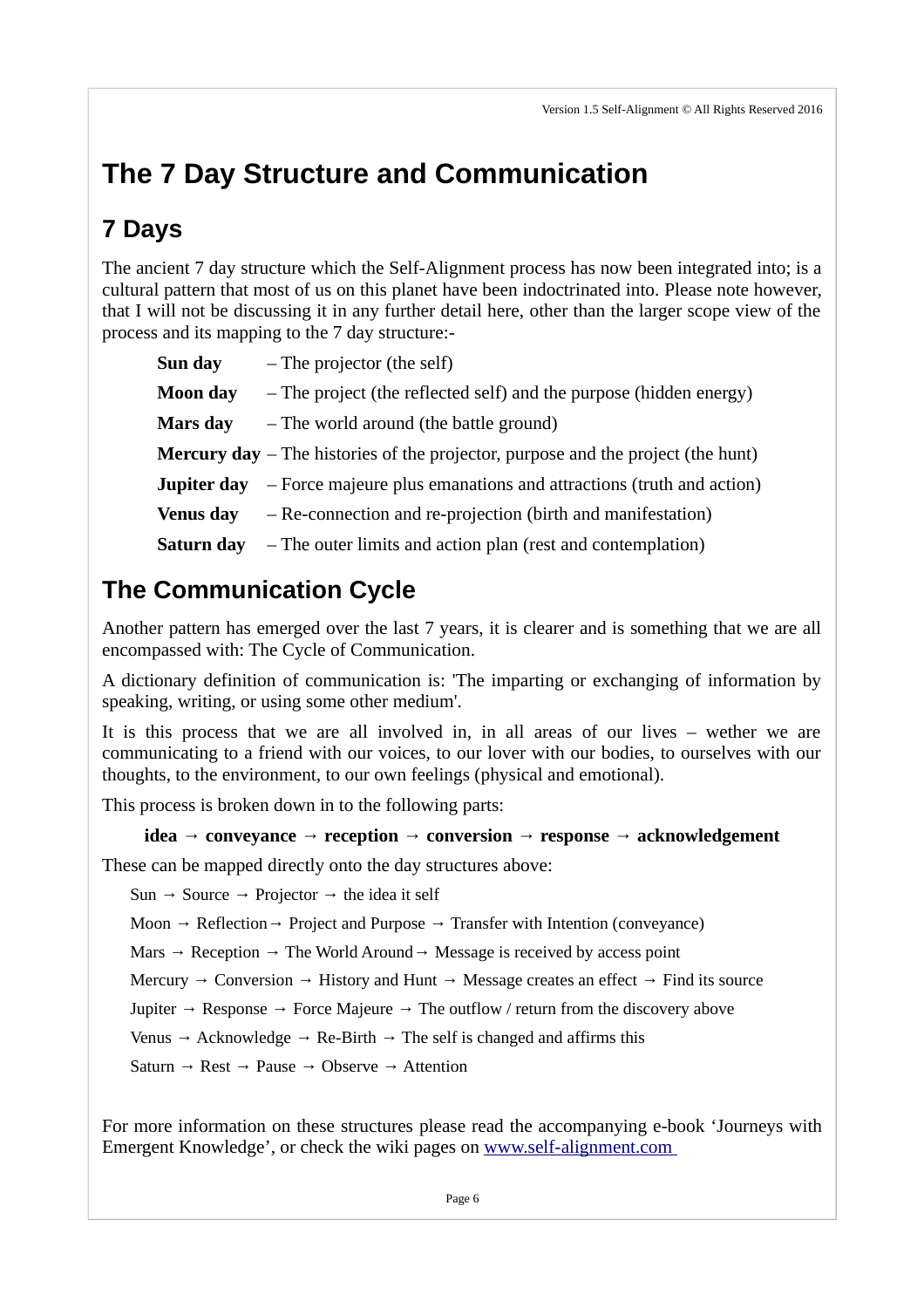# <span id="page-7-0"></span>**Before Embarking upon your Inner Journey**

First read and gain a good understanding of the information presented in the e-book 'Journeys with Emergent Knowledge'. The concepts presented in that material will provide you with additional navigational tools in which to aid you in your journey of self discovery.

Choose a full seven day week and somewhere that is just right for you, where you will be safe, secure and free from everyday distractions.

Your attention during these seven days will be focussed internally (especially in the first three days of this work) and the results obtained will depend upon your ability and commitment to search and meditate on your response to each question.

The term 'Project' is used throughout this process; it is presented as a nominalisation of the verb, meaning 'to project'. In the sense that it is something you are projecting from yourself, out into the world around you. It could be a goal, an ambition, a feeling or even aspects of your personality. It is anything that you are projecting or wish to project, and would like to explore in greater detail. Through this process, you will gain a deeper understanding of the projection and of yourself.

There is no specific end phenomenon; however you will know when you have reached it.

Please remember that this work is 'self-processing', I only offer you these tools to aid you in your own discovery, the journey is yours to discover. If you would prefer to be facilitated through a full seven day intensive journey, please email me and I will assist you in your request:

matthew@self-alignment.com

**PLEASE NOTE**: This body of work is not to be just read through and intellectualised. If that is done, you will receive little value from it. This is a journey into the self, and for that, it requires your full focus, time and attention – consider this to be like meditating upon each step.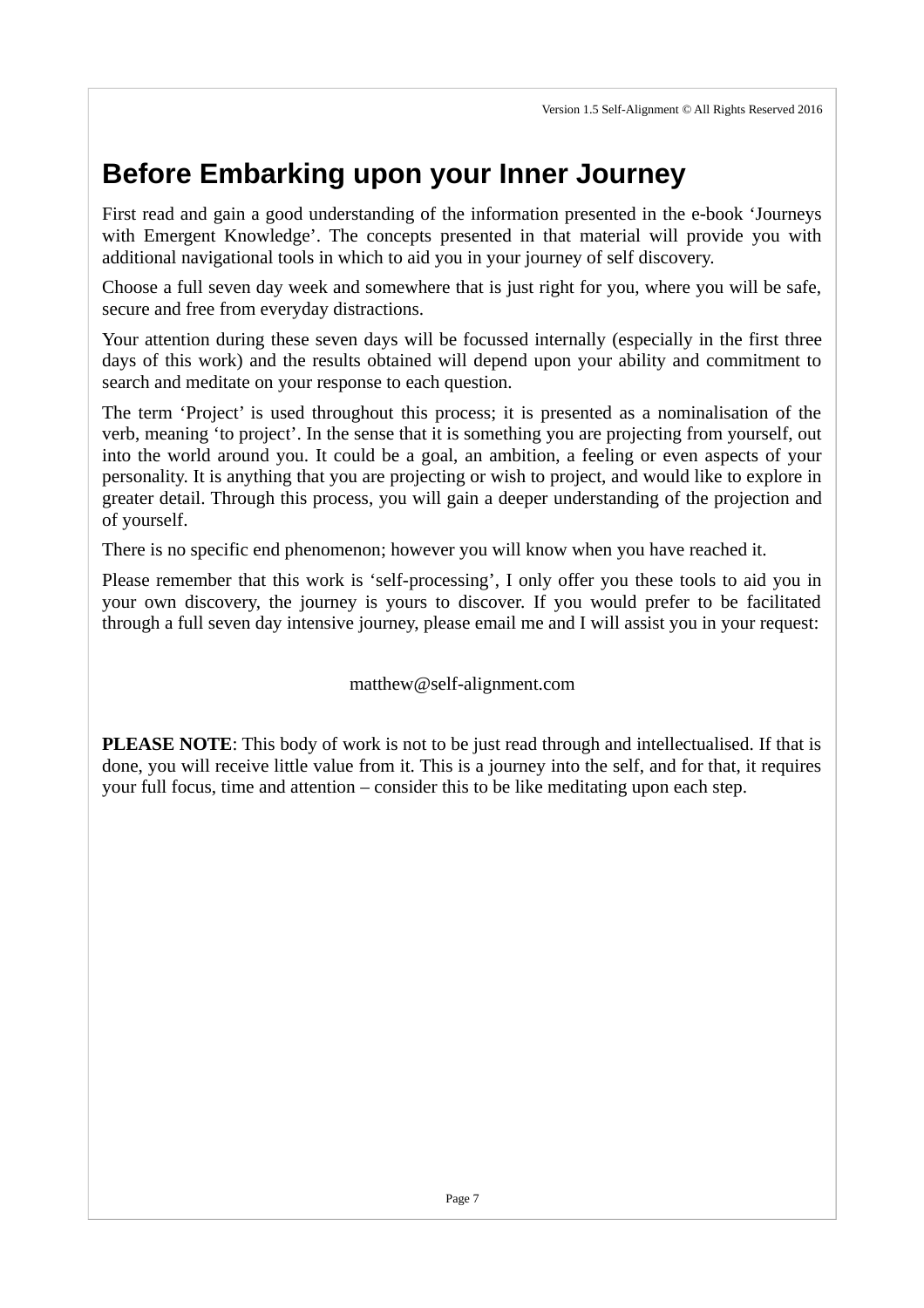# <span id="page-8-0"></span>**Recommended Guidelines**

- 1. Have all or some of the following materials ready and at hand during this process:
	- Paper of various sizes: A3 / A4 / A5 / Flip Chart
	- Post It™ notes Various colours
	- Pencils / Crayons / Coloured Markers / Pens
	- Blue Tak™ or Poster Putty
	- A good dictionary
	- Scissors and Sellotape
	- Various colours of modelling clay and small pieces of paper/card for labels
- 2. Represent your answer to each question, through drawing/writing on a new sheet of paper, or add it to an existing sheet if more appropriate. Modelling clay is also found to be useful.
- 3. Once a question is answered fully, place the piece of paper somewhere in the space around you; in relation to you and everything else, being aware of how different spaces affect your psyche (if new information emerges during this action, add it to the paper).
- 4. Where 'x6' is shown next to a question, this means ask this question six times, therefore at least 6 sheets of paper are required, one for each iteration.
- 5. If all of the questions for that day have been answered and there is time to spare, use the spare time to move around the space you are creating, relax, give the space your attention and consider the information you are presenting to yourself, keep asking yourself "And is there anything else?" or "And what else could go on there?". If appropriate scan through the questions again, check to see if anything has been missed or if something new has emerged.
- 6. Spend some time modelling in clay your new ideas or a past situation.
- 7. **IMPORTANT**: Begin the next set of questions, the next day, after rest and contemplation.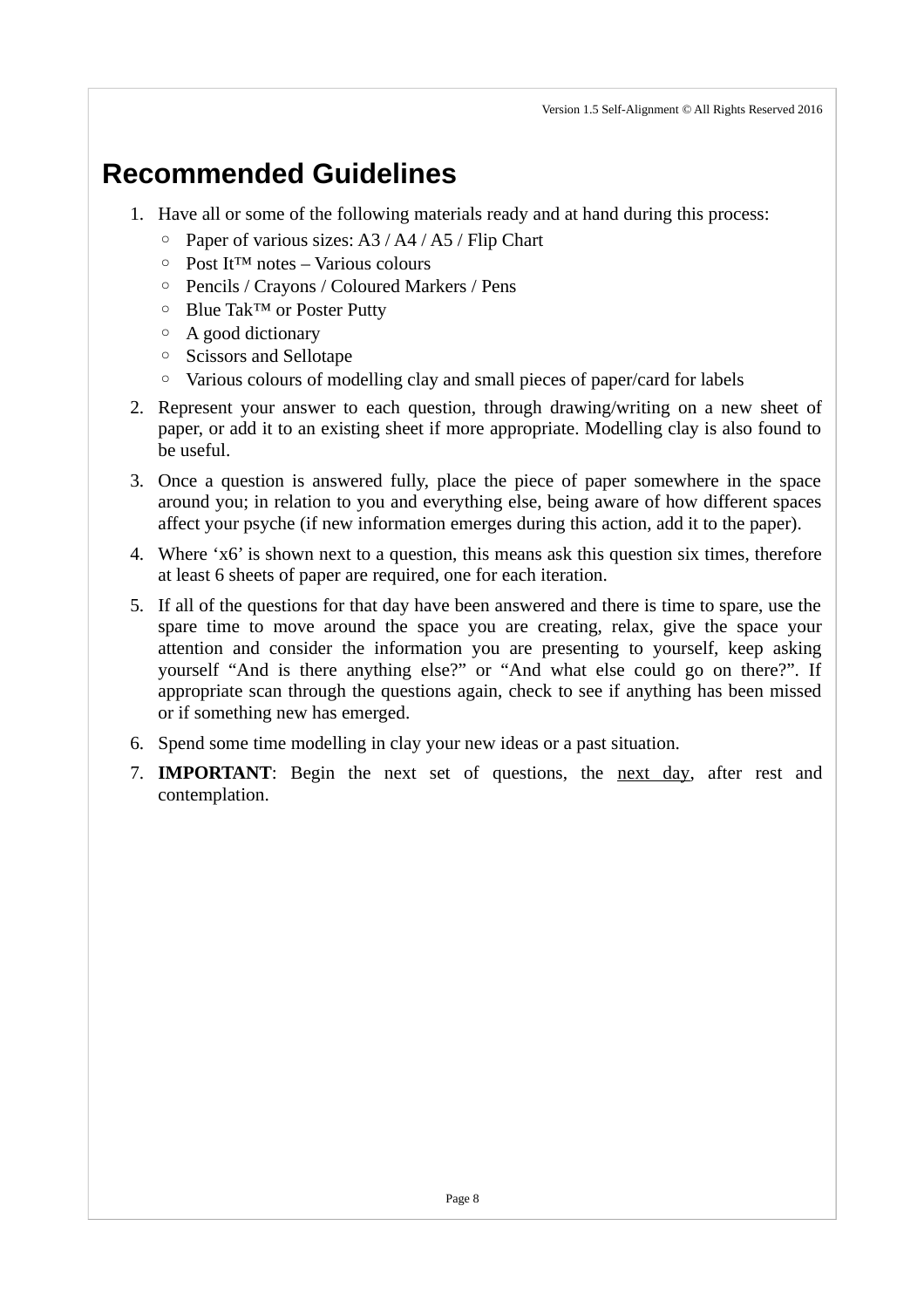And Now Beginning Your Journey...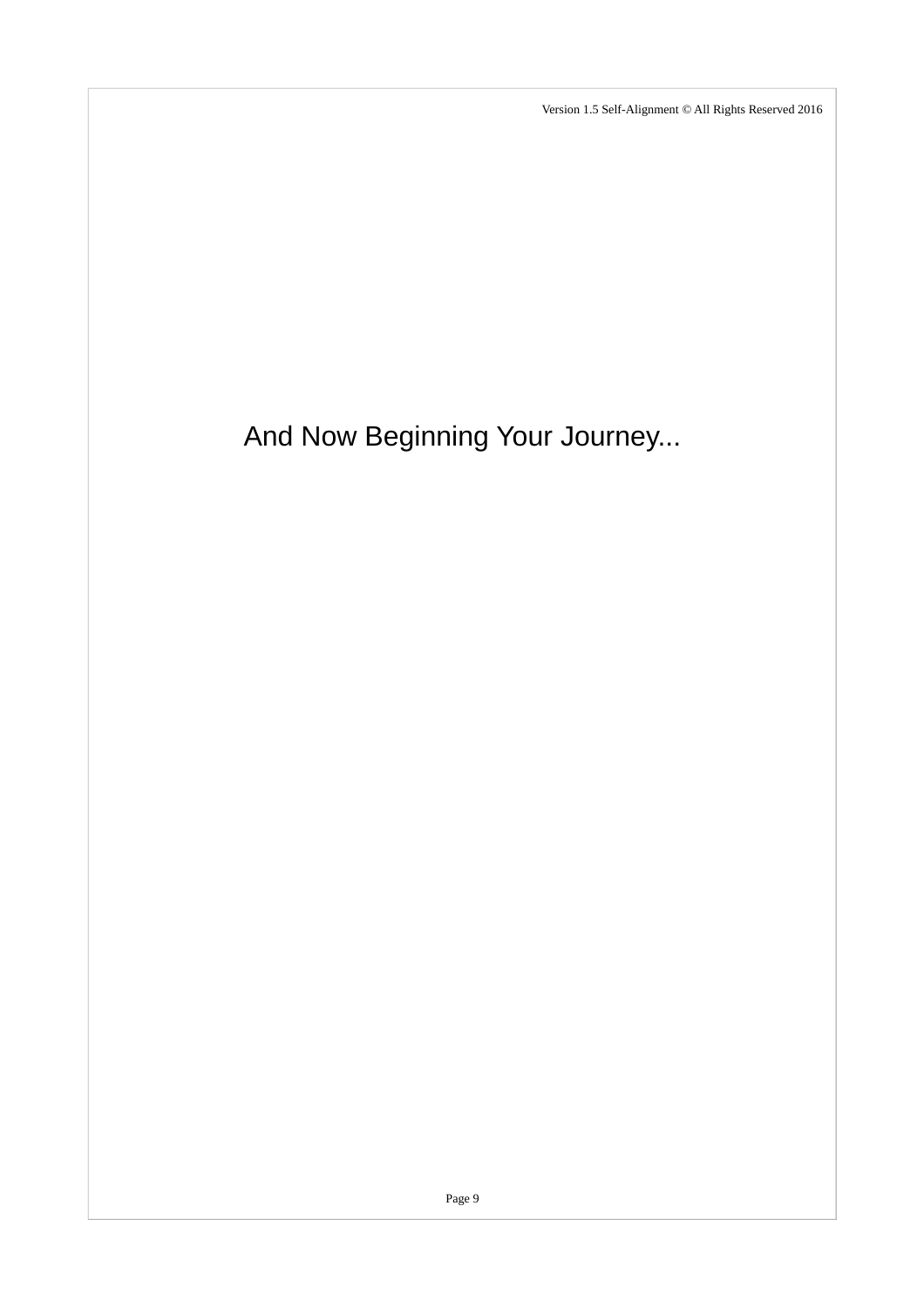# <span id="page-10-2"></span>**Sun Day (day 1)**

## <span id="page-10-1"></span>**1.1 The Projector**

To start create a representation of you using paper, modelled in clay or both.

Now begin answering the questions for this day. Remember this is a process requiring deep thought and consideration, do not rush any of this, ask yourself the question, wait for your body and mind to respond – put everything that emerges on the paper – all the words, pictures, thoughts and feelings etc. then wait for more – you can ask yourself "and is there anything else about that?" continue with this until you feel like you have fully and completely answered the question.

Once the answer to the question is fully complete, place the paper(s) etc. in space in relation to everything else, that is : all the other papers, models and yourself.

Then move on to the next question.

- 1. And what kind of you are you now?
- 2. And how old could you be now?
- 3. And what (else) do you know about you? x 6
- 4. And is there anything else about you? x 6
- 5. And what do you know now?

### <span id="page-10-0"></span>**Further Exercises for Sun Day**

For the rest of this day do things that relate to you, any information that emerges create new sheets of paper or add it to existing sheets where appropriate. Use the clay to give more form and physicality to your space and representations.

Become aware of where in space you receive your thoughts and feeling from. Map these out using the materials given.

Become aware of how you move your body, of the process you go through to initiate control of muscles and movement. Represent this using your materials.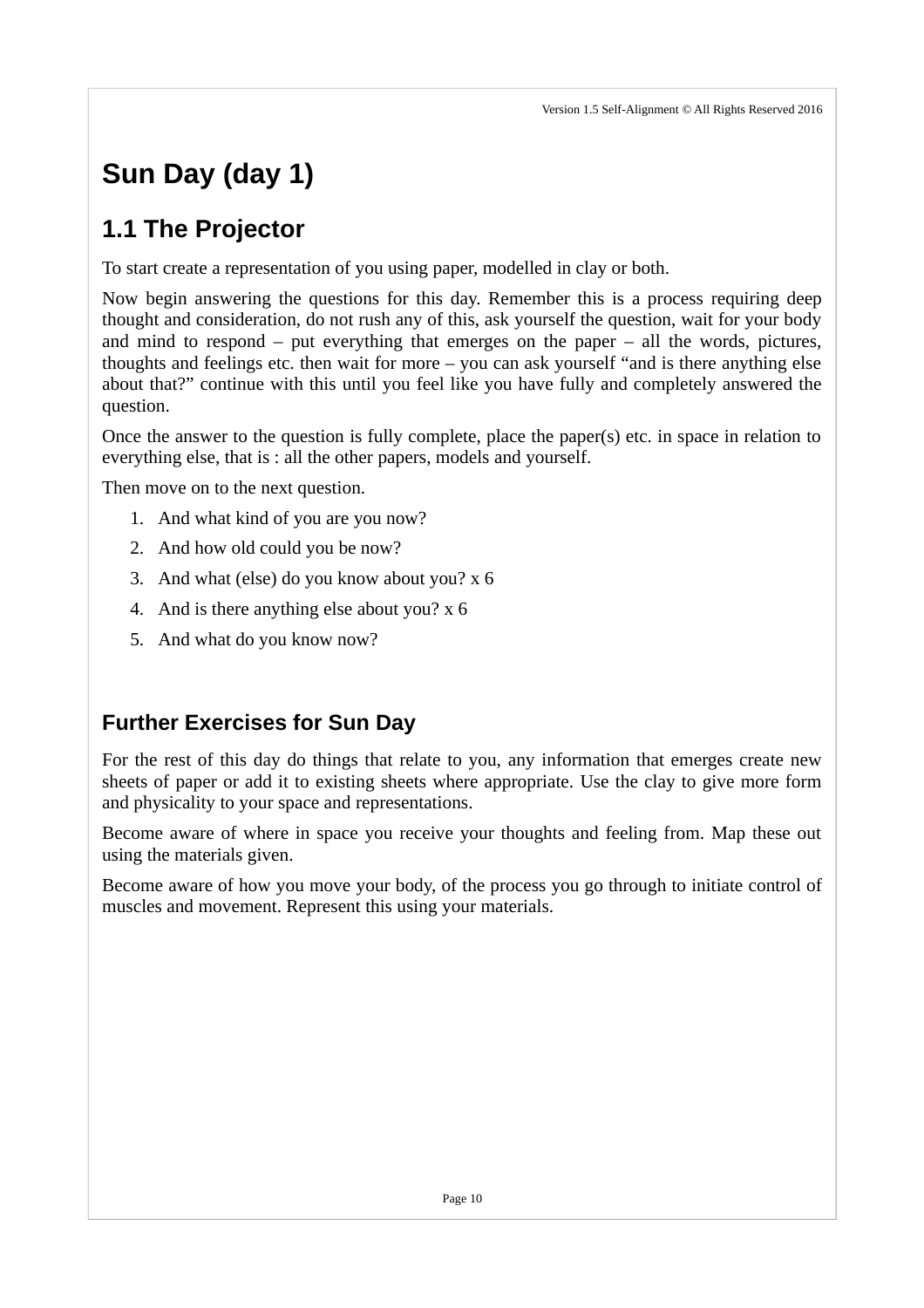# <span id="page-11-1"></span>**Moon Day (day 2)**

## <span id="page-11-0"></span>**2.1 The Project**

Create a representation of your project on paper

- 1. And what kind of project is this project?
- 2. And how old is this project?
- 3. Go through the following questions, moving yourself or the representation of your project, until you can consecutively answer 'yes' to all of them, make any adjustments to the representations of you or the project as necessary :-
	- Are you in the right space?
	- Is the project in the right space?
	- Are you at the right height?
	- Is the project at the right height?
	- Are you facing the right direction?
	- Is the project facing the right direction?
	- Are you at the right angle?
	- Is the project at the right angle?
	- Is that the right distance between you and the project?
- 4. And what (else) does this project know about you? x 6
- 5. And what (else) do you know about this project? x 6
- 6. And is there anything else about this project? x 6
- 7. And what do you know now?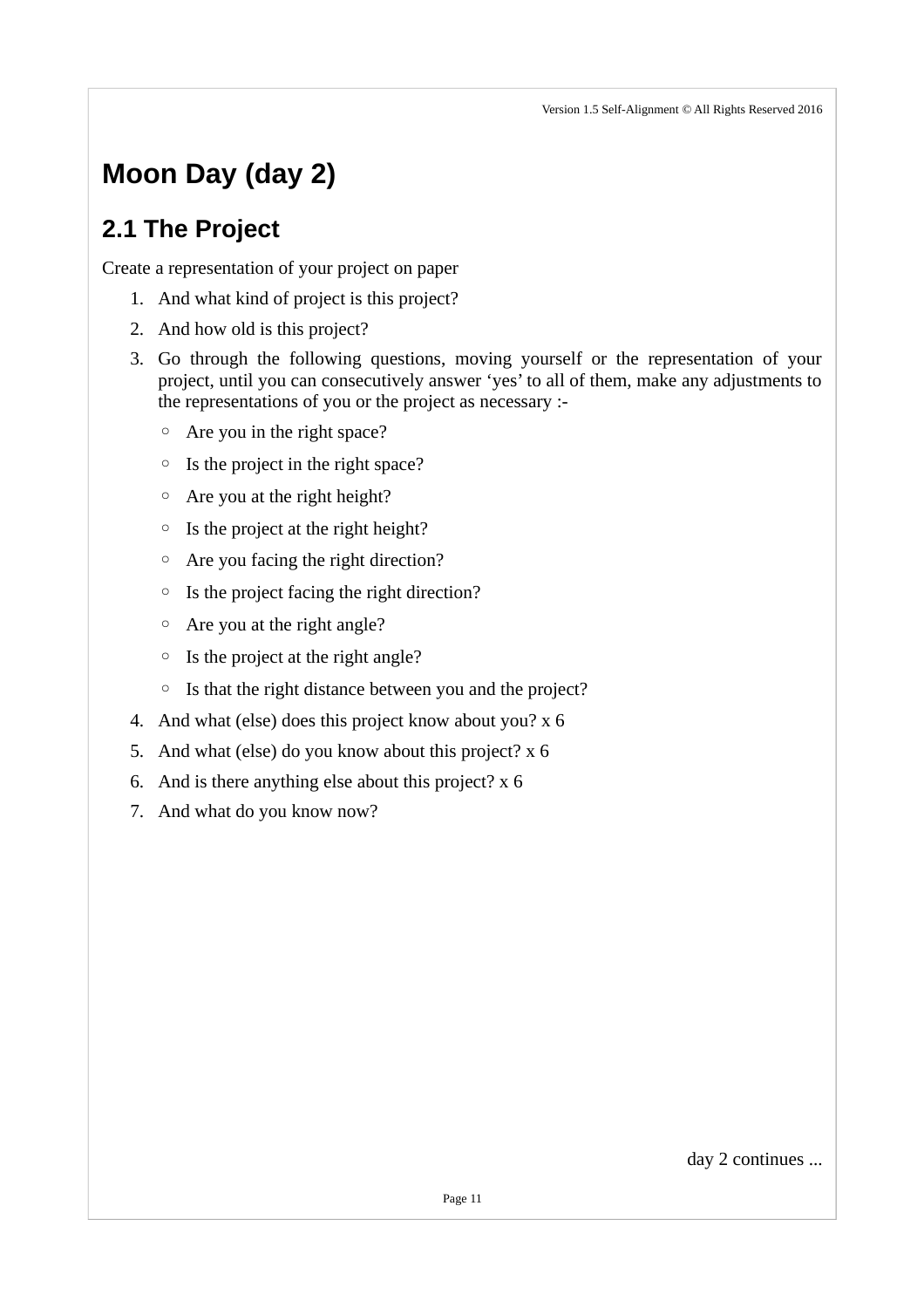## <span id="page-12-1"></span>**2.2 The Purpose**

With your attention on the representation of your project.

- 1. And what is the purpose of this project?
- 2. And what kind of purpose is this purpose?
- 3. And how old could this purpose be?
- 4. And what (else) do you know about this purpose? x 6
- 5. And is there anything else about this purpose? x 6
- 6. And what do you know now?

### <span id="page-12-0"></span>**Further Exercises for Moon Day**

For the rest of this day do things that relate to your project and purpose, any information that emerges create new sheets of paper or add it to existing sheets where appropriate.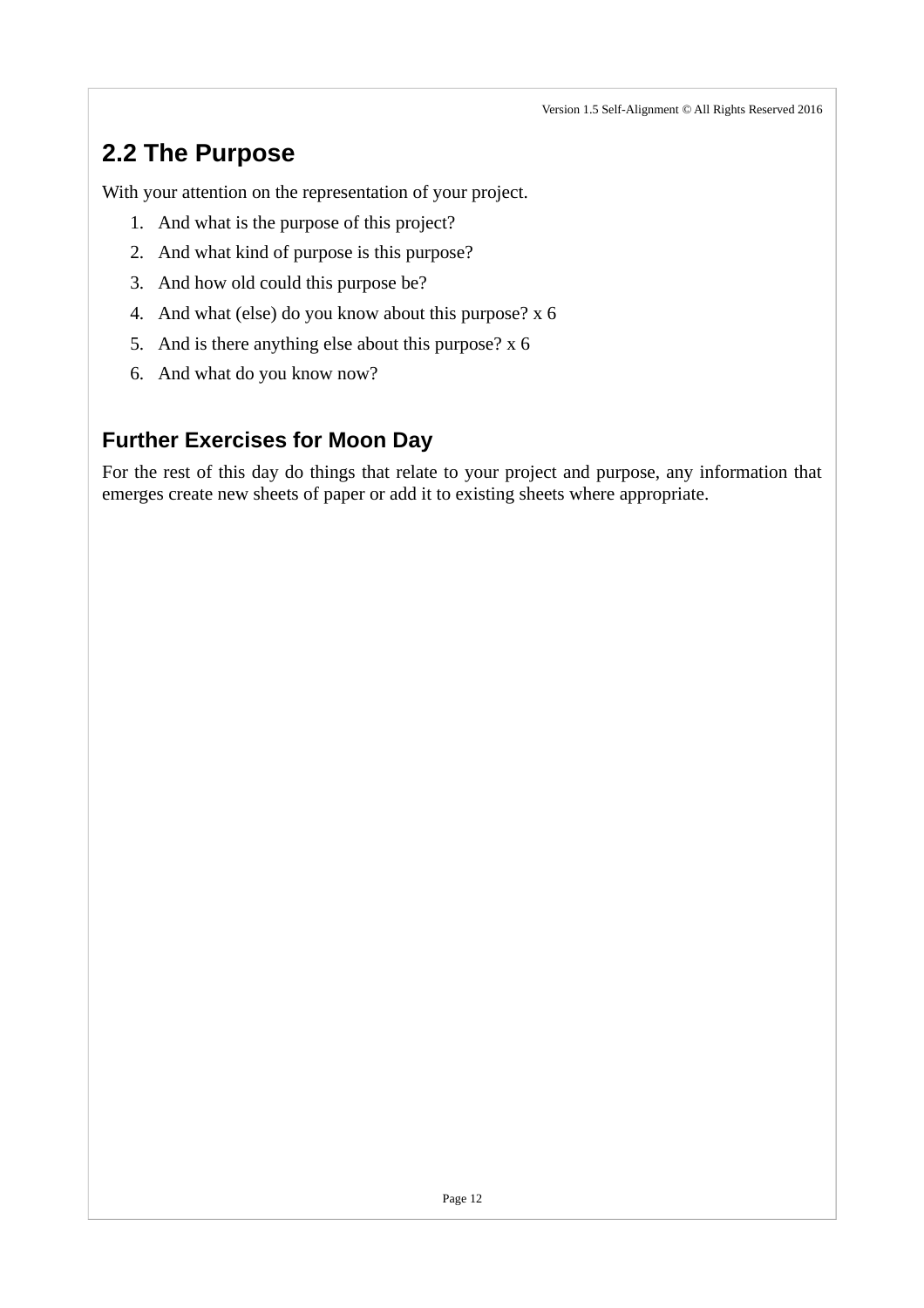# <span id="page-13-3"></span>**Mars Day (day 3)**

## <span id="page-13-2"></span>**The World Around**

Whilst standing in a space that represents where you are now in relation to your project, observe the space that is in between yourself and the project.

### <span id="page-13-1"></span>**3.1 Help and Hinder – Who?**

- 1. And who (else) in that space helps your project? x 6
- 2. And what do you know now?
- 3. And who (else) in that space is helped by your project? x 6
- 4. And what do you know now?
- 5. And who (else) in that space hinders your project? x 6
- 6. And what do you know now?
- 7. And who (else) in that space is hindered by your project?  $x$  6
- 8. And what do you know now?

### <span id="page-13-0"></span>**3.2 Help and Hinder – Where?**

- 1. And what (other) places in that space help your project? x 6
- 2. And what do you know now?
- 3. And what (other) places in that space are helped by your project? x 6
- 4. And what do you know now?
- 5. And what (other) places in that space hinder your project? x 6
- 6. And what do you know now?
- 7. And what (other) places in that space are hindered by your project? x 6
- 8. And what do you know now?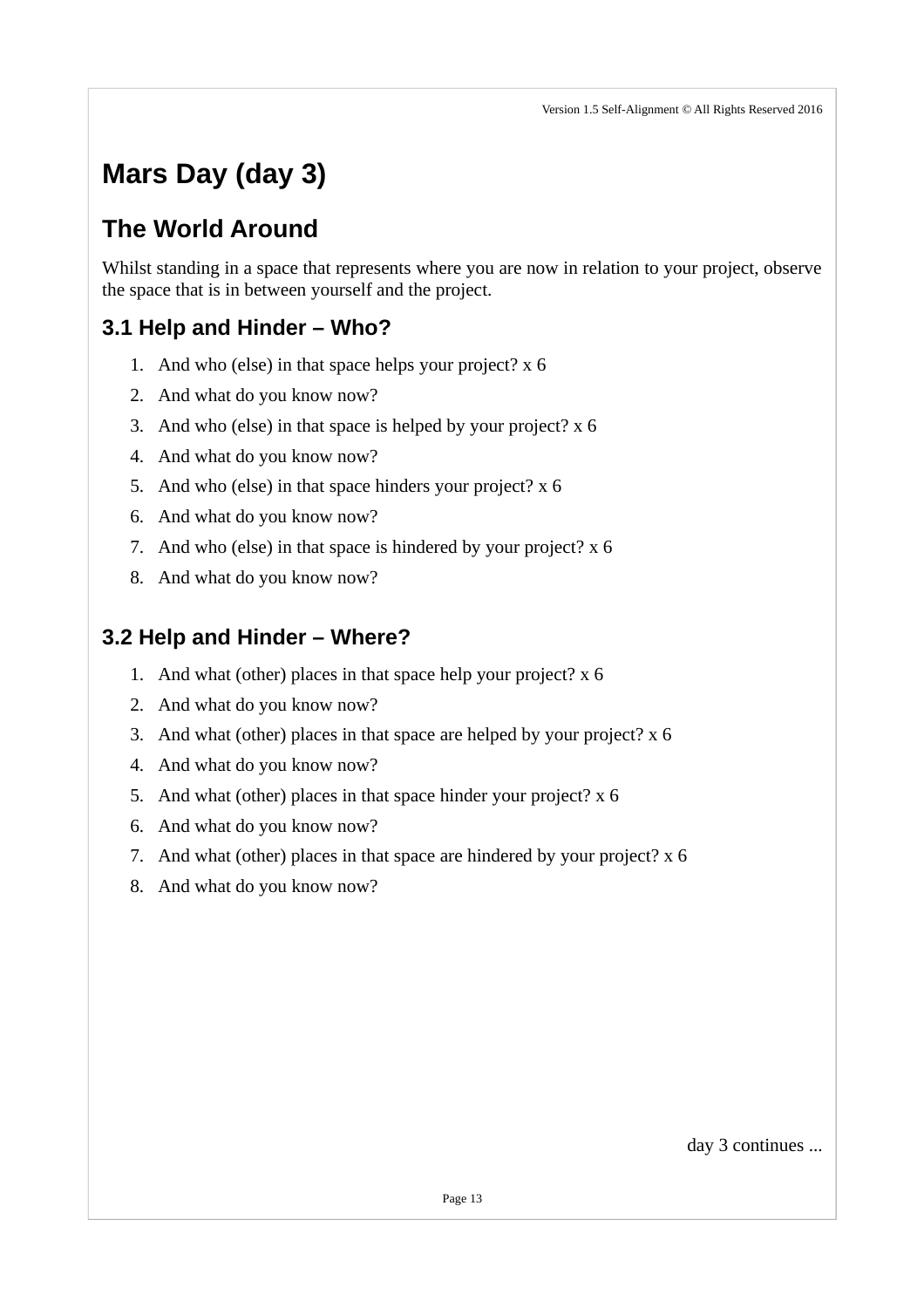### <span id="page-14-2"></span>**3.3 Help and Hinder – What?**

- 1. And what else in that space helps your project? x 6
- 2. And what do you know now?
- 3. And what else in that space is helped by your project? x 6
- 4. And what do you know now?
- 5. And what else in that space hinders your project? x 6
- 6. And what do you know now?
- 7. And what else in that space is hindered by your project? x 6
- 8. And what do you know now?

#### <span id="page-14-1"></span>**Further Exercises for Mars Day**

For the rest of this day do things that relate to what is between you and your project, any information that emerges create new sheets of paper or add it to existing sheets where appropriate.

### <span id="page-14-0"></span>**And What Is Around That?**

Another process is to iteratively ask "And what is around that?" expanding out of the original concept. Do this at least six times on yourself, the project and around anything else your attention is drawn to. Note, that this question does not use the 'else' aspect, therefore when it is asked the 2nd and 3rd time etc. your attention will be on the new information that has just emerged.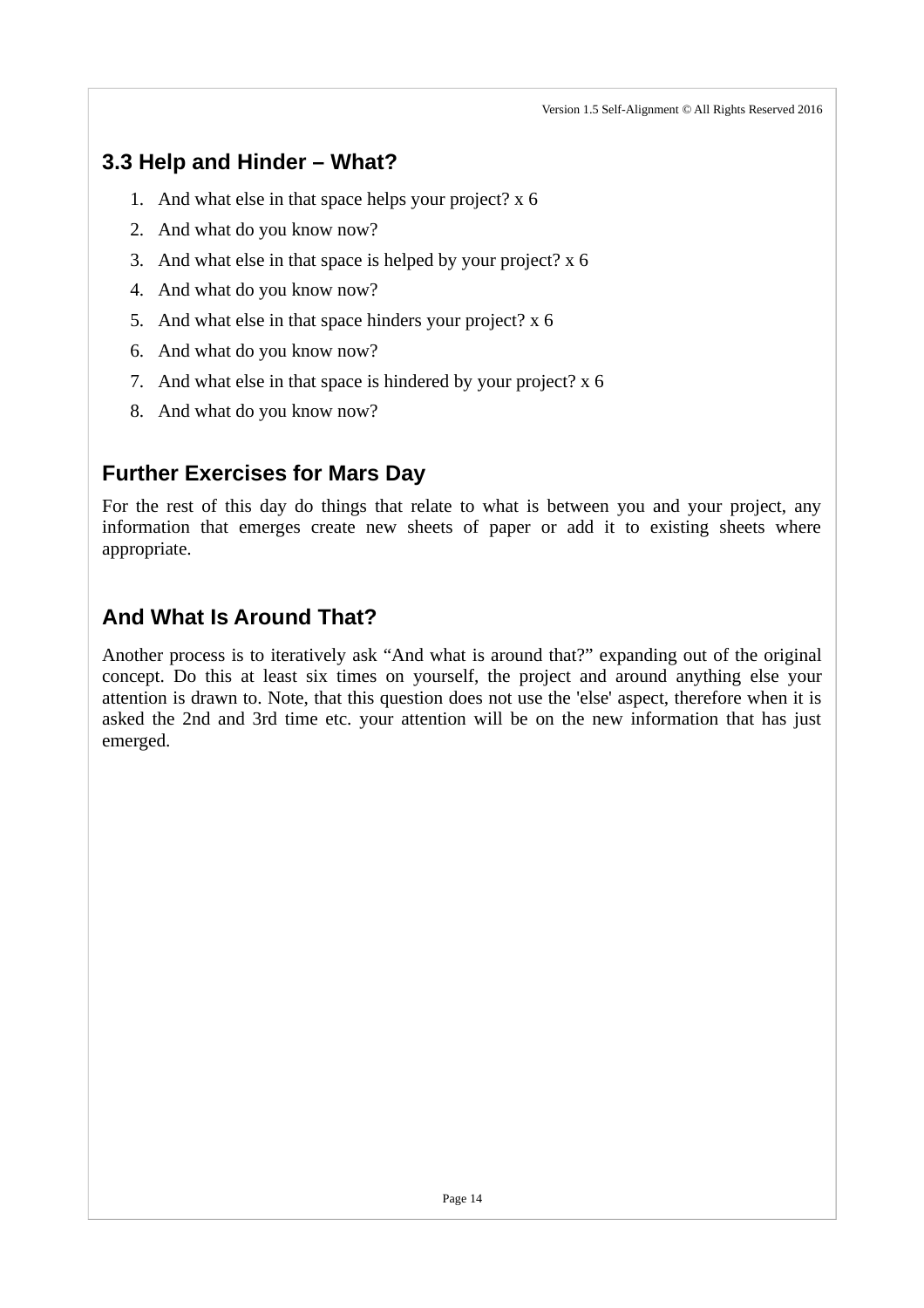# <span id="page-15-1"></span>**Mercury Day (day 4)**

### <span id="page-15-0"></span>**4.1 History of the Projector**

With your attention on The Projector (you)

- 1. And what kind of you were you before this you?
- 2. And how old could this you be?
- 3. And is there anything else about this you? x 6
- 4. And what do you know now?
- 5. And who was around this you
	- Who (else) helped this you? x 6
	- Who (else) did this you help? x 6
	- Who (else) hindered this you? x 6
	- Who (else) did this you hinder? X 6
- 6. And what places were around this you
	- What (other) place helped this you? x 6
	- What (other) place did this you help? x 6
	- What (other) place hindered this you? x 6
	- What (other) place did this you hinder? x 6
- 7. And what was around this you
	- What (else) helped this you? x 6
	- $\circ$  What (else) did this you help? x 6
	- What (else) hindered this you? x 6
	- What (else) did this you hinder? x 6
- 8. And what (other) memories are associated to this you? x 6
- 9. And what do you know now?

Repeat the above set of questions for each you that emerges, going back in time each time, until the 'pristine' self is reached.

10. And what do you know now? x 6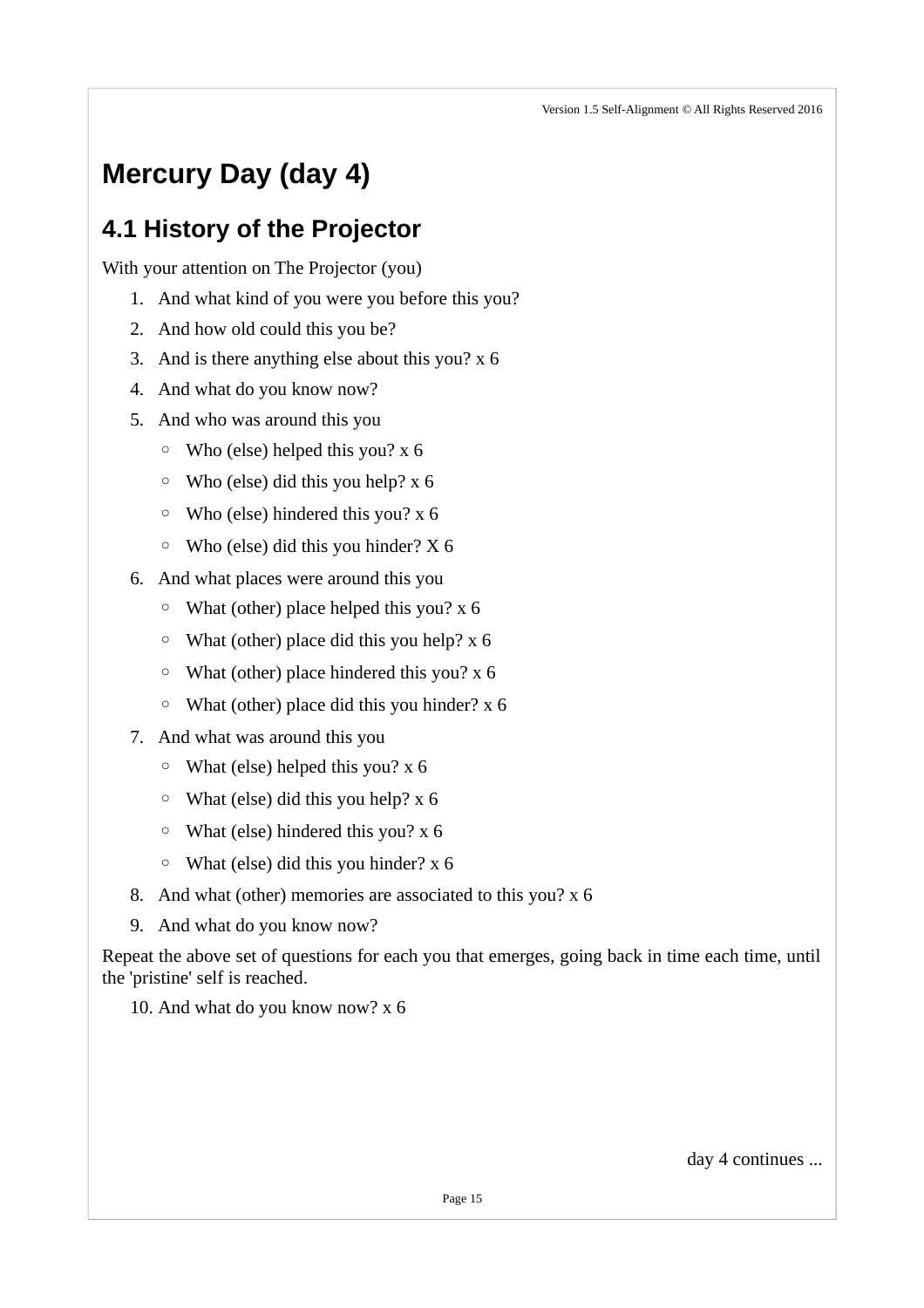## <span id="page-16-0"></span>**4.2 History of the Project**

With your attention on the Project

- 1. And what was the project before this project?
- 2. And what kind of project was this project?
- 3. And how old could this project be?
- 4. And who was involved in this project
	- Who (else) helped this project? x 6
	- Who (else) did this project help? x 6
	- Who (else) hindered this project? x 6
	- Who (else) did this project hinder? x 6
- 5. And what places were involved in this project
	- What (other) place helped this project? x 6
	- What (other) place did this project help? x 6
	- What (other) place hindered this project? x 6
	- What (other) place did this project hinder? x 6
- 6. And what was involved in this project
	- What (else) helped this project? x 6
	- $\circ$  What (else) did this project help? x 6
	- What (else) hindered this project? x 6
	- What (else) did this project hinder? X 6
- 7. And is there anything else about this project? x 6
- 8. And what do you know now?

Repeat the above for each project until you discover your first or 'pristine' project.

9. And what do you know now? x 6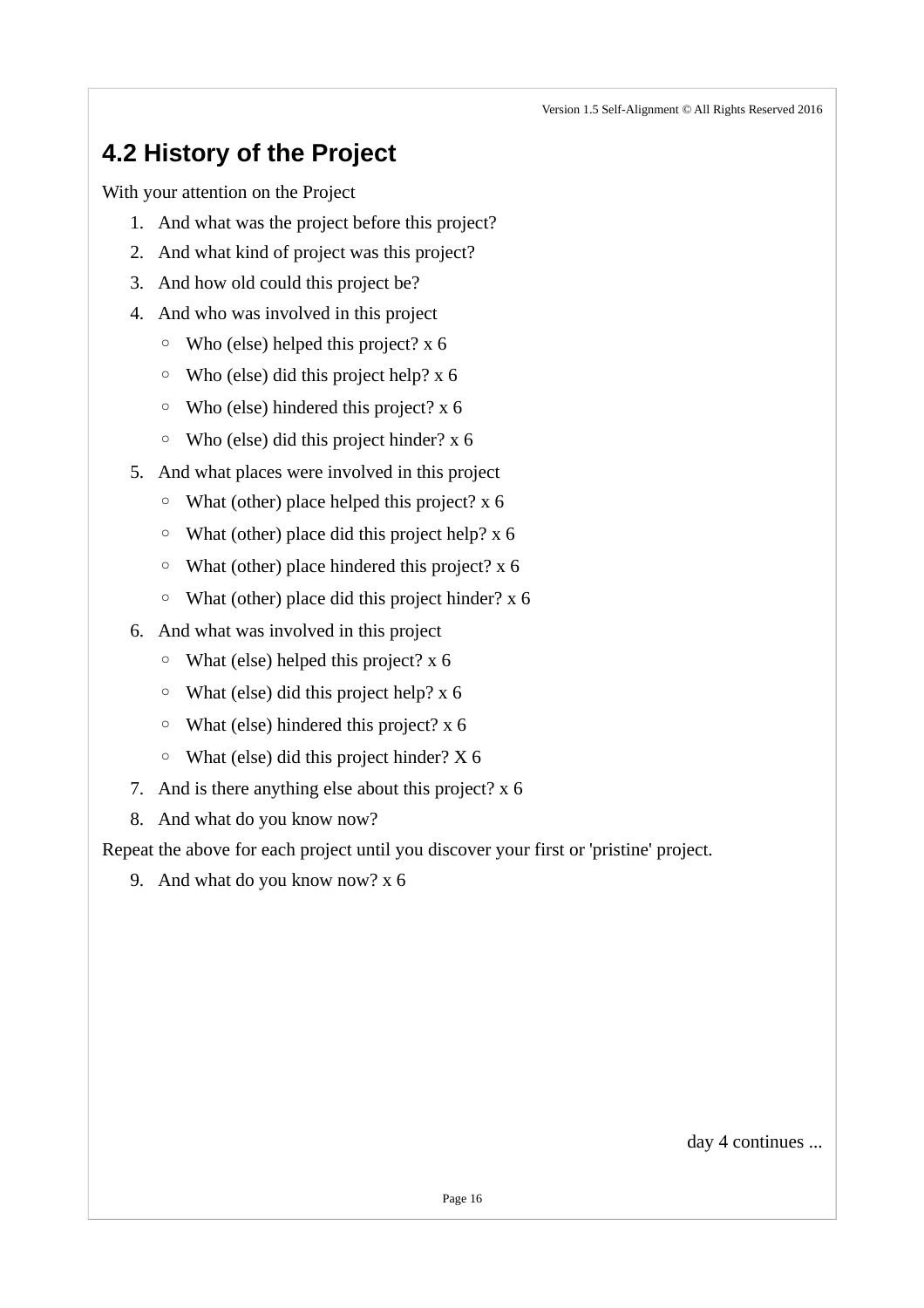## <span id="page-17-0"></span>**4.3 History of the Purpose**

With your attention on the Purpose

- 1. And what was the purpose before this purpose?
- 2. And what kind of purpose was this purpose?
- 3. And how old could this purpose be?
- 4. And who was involved in this purpose
	- Who (else) helped this purpose? x 6
	- Who (else) did this purpose help? x 6
	- Who (else) hindered this purpose? x 6
	- Who (else) did this purpose hinder? x 6
- 5. And what places were involved in this purpose
	- What (other) place helped this purpose? x 6
	- What (other) place did this purpose help? x 6
	- What (other) place hindered this purpose? x 6
	- What (other) place did this purpose hinder? x 6
- 6. And what was involved in this purpose
	- What (else) helped this purpose? x 6
	- $\circ$  What (else) did this purpose help? x 6
	- What (else) hindered this purpose? x 6
	- What (else) did this purpose hinder? x 6
- 7. And is there anything else about this purpose? X 6
- 8. And what do you know now?

Repeat the above for each purpose until you discover your first purpose.

9. And what do you know now? x 6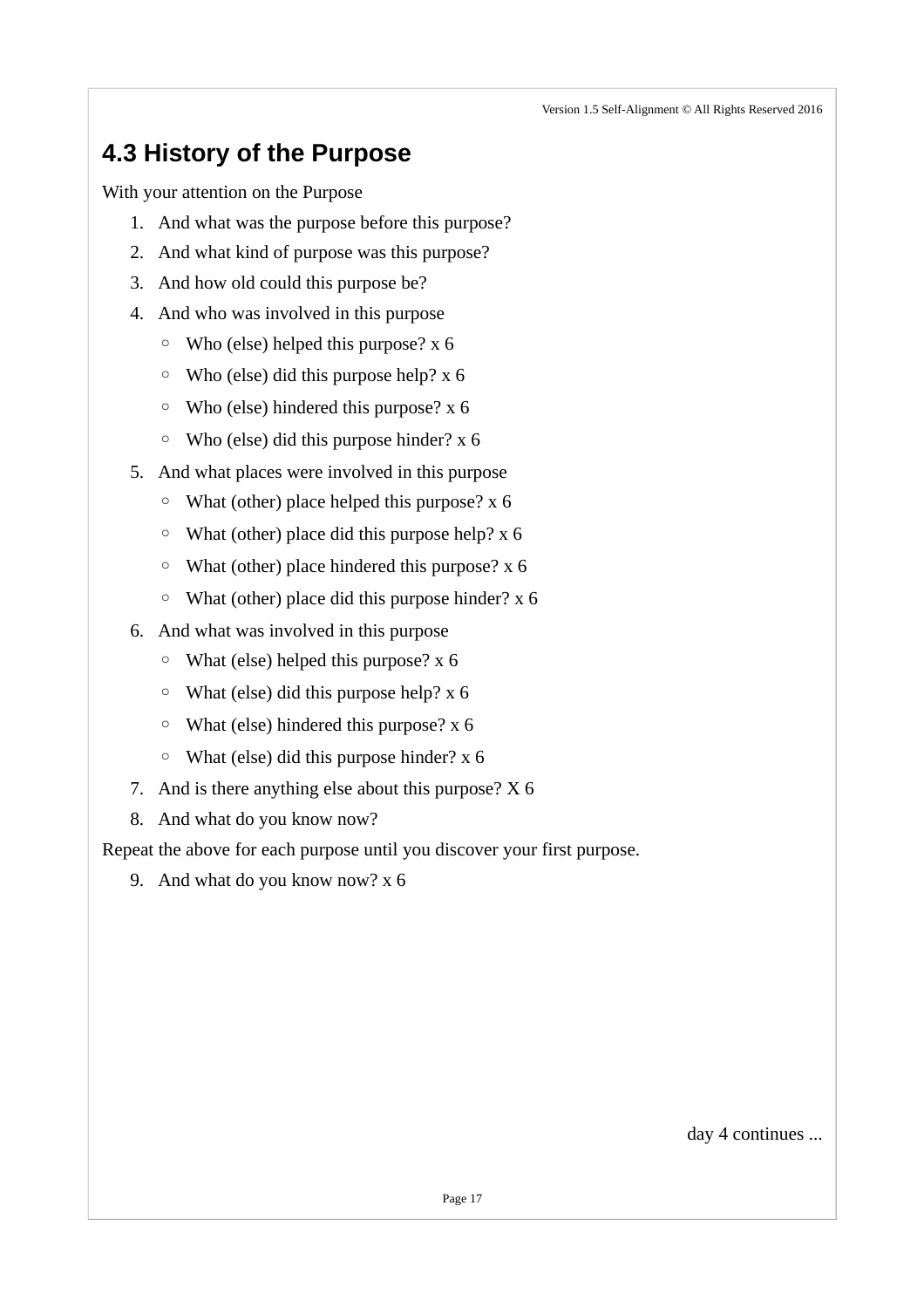### <span id="page-18-1"></span>**Further Exercises for Mercury Day**

For the rest of this day do things that relate to the three pristine aspects you have discovered (self, project and purpose), any information that emerges create new sheets of paper or add it to existing sheets where appropriate.

#### <span id="page-18-0"></span>**Protect and Attack**

Another set of attributes can explored for each historical item (self, project and purpose). For each item, ask:

Protect

- And who (else) protected that \_\_\_(self/project/purpose)? x 6
- And who (else) did that \_\_\_(self/project/purpose) protect? x 6
- And what (other) place protected that  $\qquad$  (self/project/purpose)? x 6
- And what (other) place did that \_\_\_(self/project/purpose) protect? x 6
- And what (else) protected that \_\_\_(self/project/purpose)? x 6
- And what (else) did that (self/project/purpose) protect? x 6

Attack

- And who (else) attacked that  $(self/project/purpose)?$  x 6
- And who (else) did that \_\_\_(self/project/purpose) attack? x 6
- And what (other) place attacked that \_\_\_(self/project/purpose)? x 6
- And what (other) place did that  $\qquad$  (self/project/purpose) attack? x 6
- And what (else) attacked that \_\_\_(self/project/purpose)? x 6
- And what (else) did that (self/project/purpose) attack?  $x$  6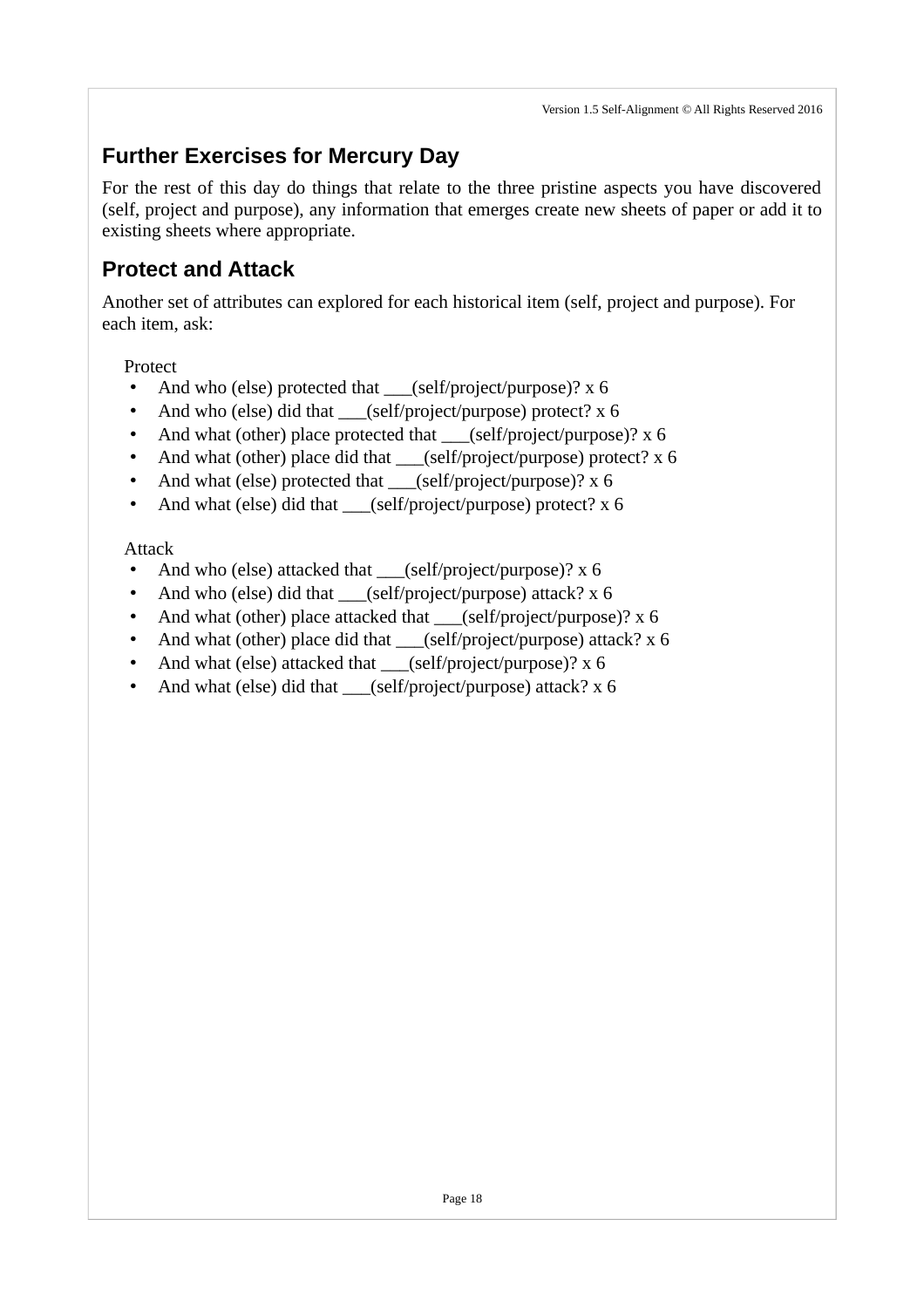# <span id="page-19-3"></span>**Jupiter Day (day 5)**

### <span id="page-19-2"></span>**5.1 Force Majeure - Influences**

With your attention on the most recent Project

### <span id="page-19-1"></span>**5.1.1 Internal Influences**

- 1. And what (other) internal influences move you away from this project? x 6
- 2. And what do you know now?
- 3. And what (other) internal influences move you towards this project? x 6
- 4. And what do you know now?
- 5. And what (other) internal influences stop you moving away from this project? x 6
- 6. And what do you know now?
- 7. And what (other) internal influences stop you moving towards this project? x 6
- 8. And what do you know now?

### <span id="page-19-0"></span>**5.1.2 External Influences**

- 1. And what (other) external influences move you away from the project? x 6
- 2. And what do you know now?
- 3. And what (other) external influences move you towards the project? x 6
- 4. And what do you know now?
- 5. And what (other) external influences stop you moving away from the project? x 6
- 6. And what do you know now?
- 7. And what (other) external influences stop you moving towards the project? x 6
- 8. And what do you know now?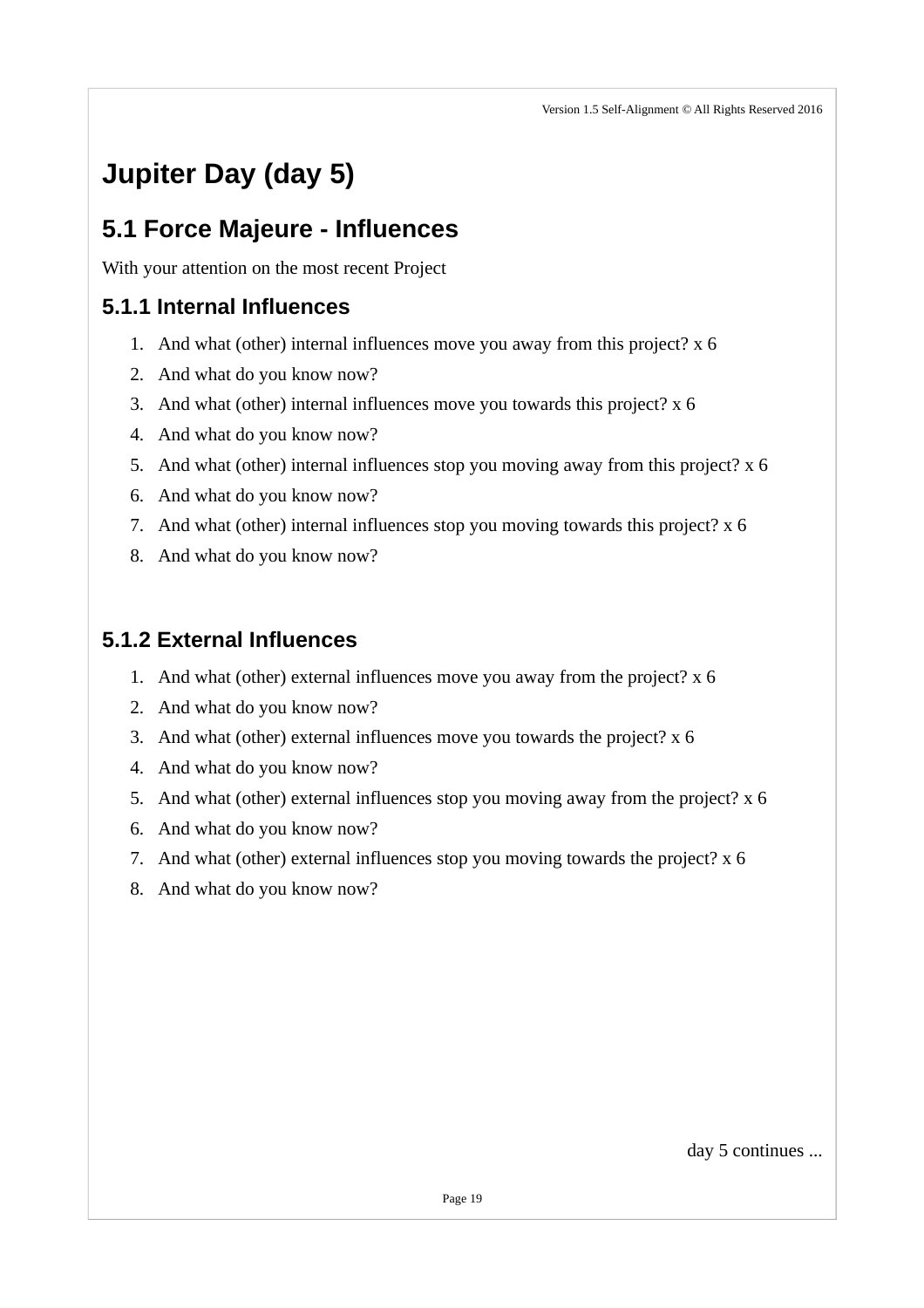## <span id="page-20-1"></span>**5.2 Body Emanations**

With your attention on your body.

#### <span id="page-20-0"></span>**5.2.1 Emanations from your Body**

- 1. And what (else) emanates from your body to in front of you? x 6
- 2. And what do you know now?
- 3. And what (else) emanates from your body to behind you? x 6
- 4. And what do you know now?
- 5. And what (else) emanates from your body to the right of you? x 6
- 6. And what do you know now?
- 7. And what (else) emanates from your body to the left of you? x 6
- 8. And what do you know now?
- 9. And what (else) emanates from your body to above you? x 6
- 10. And what do you know now?
- 11. And what (else) emanates from your body to below you? x 6
- 12. And what do you know now?
- 13. And what (else) emanates from your body? x 6
- 14. And what do you know now?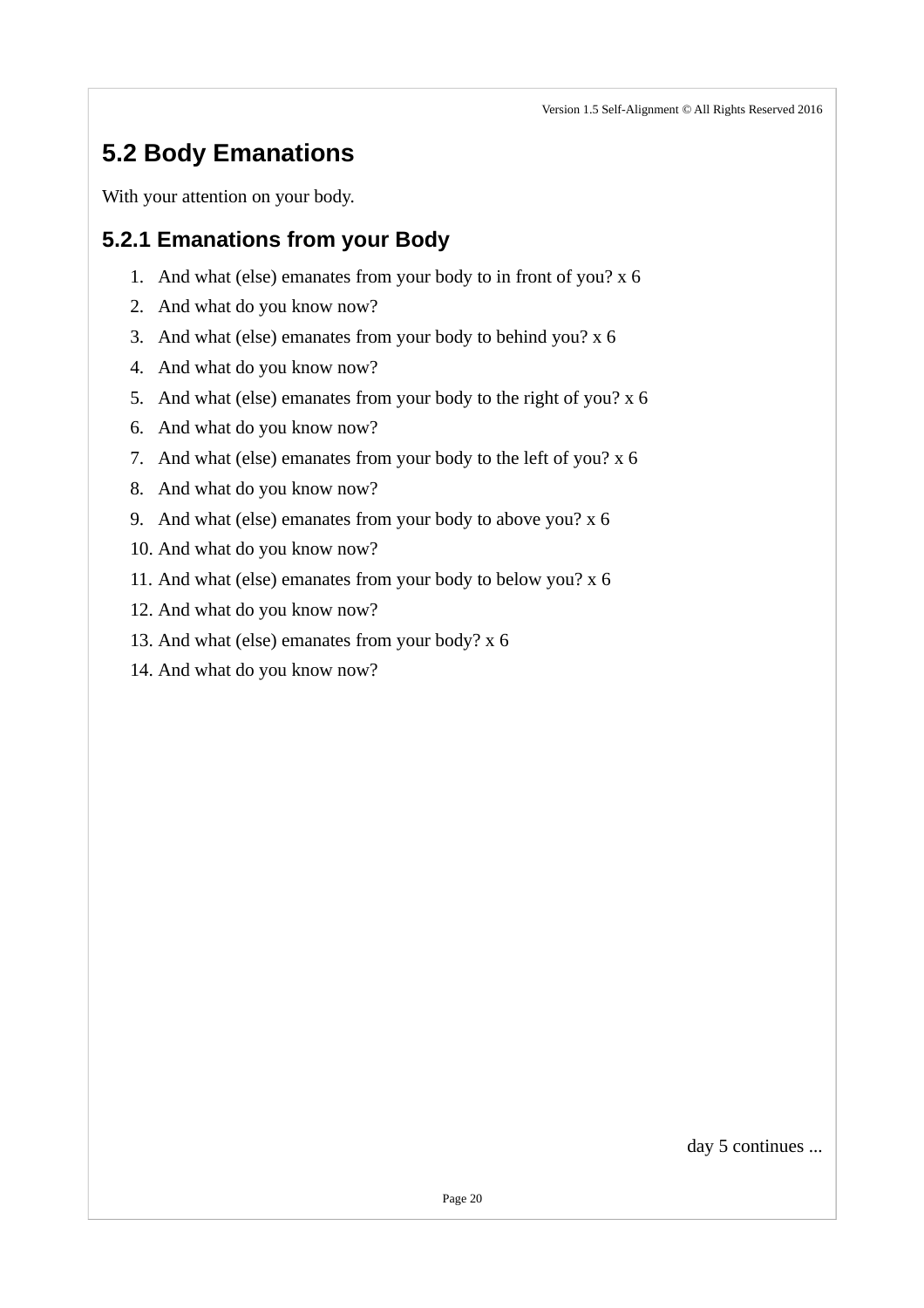## <span id="page-21-1"></span>**5.3 Body Attractions**

With your attention on your body.

#### <span id="page-21-0"></span>**5.3.1 Attractions towards your Body**

- 1. And what (else) are you attracting in to your body from the front of you? X 6
- 2. And what do you know now?
- 3. And what (else) are you attracting in to your body from the back you? X 6
- 4. And what do you know now?
- 5. And what (else) are you attracting in to your body from the right of you? X 6
- 6. And what do you know now?
- 7. And what (else) are you attracting in to your body from the left of you? X 6
- 8. And what do you know now?
- 9. And what (else) are you attracting in to your body from the top of you? X 6
- 10. And what do you know now?
- 11. And what (else) are you attracting in to your body from the base of you? x 6
- 12. And what do you know now?
- 13. And what (else) are you attracting in to your body? x 6
- 14. And what do you know now?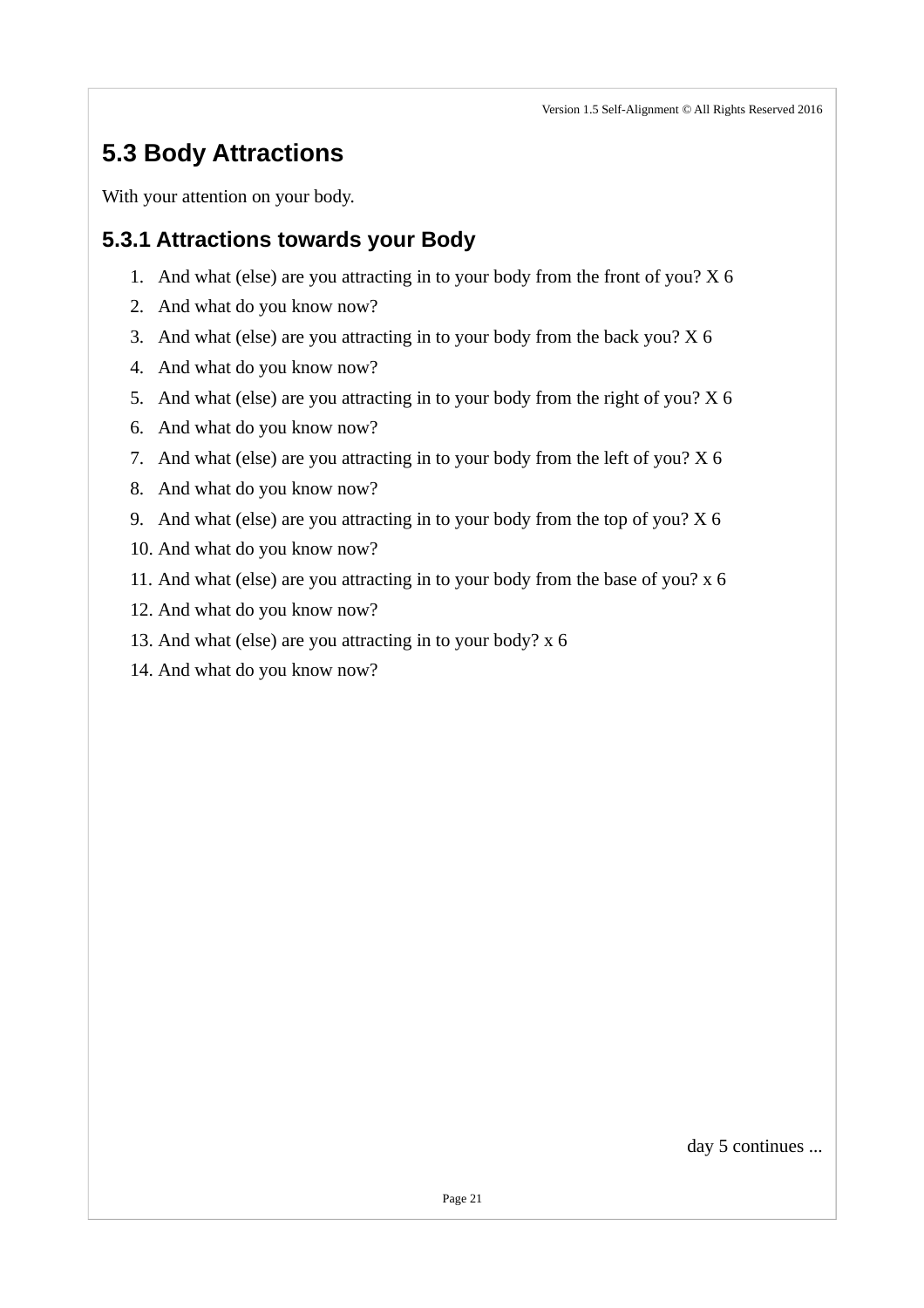# <span id="page-22-1"></span>**5.4 Project Emanations**

With your attention on your project.

### <span id="page-22-0"></span>**5.4.1 Emanations from your Project**

- 1. And what (else) emanates from your project to the front of it? x 6
- 2. And what do you know now?
- 3. And what (else) emanates from your project to behind it? x 6
- 4. And what do you know now?
- 5. And what (else) emanates from your project to the right of it? x 6
- 6. And what do you know now?
- 7. And what (else) emanates from your project to the left of it? x 6
- 8. And what do you know now?
- 9. And what (else) emanates from your project to above it? x 6
- 10. And what do you know now?
- 11. And what (else) emanates from your project to below it? x 6
- 12. And what do you know now?
- 13. And what (else) emanates from your project? x 6
- 14. And what do you know now?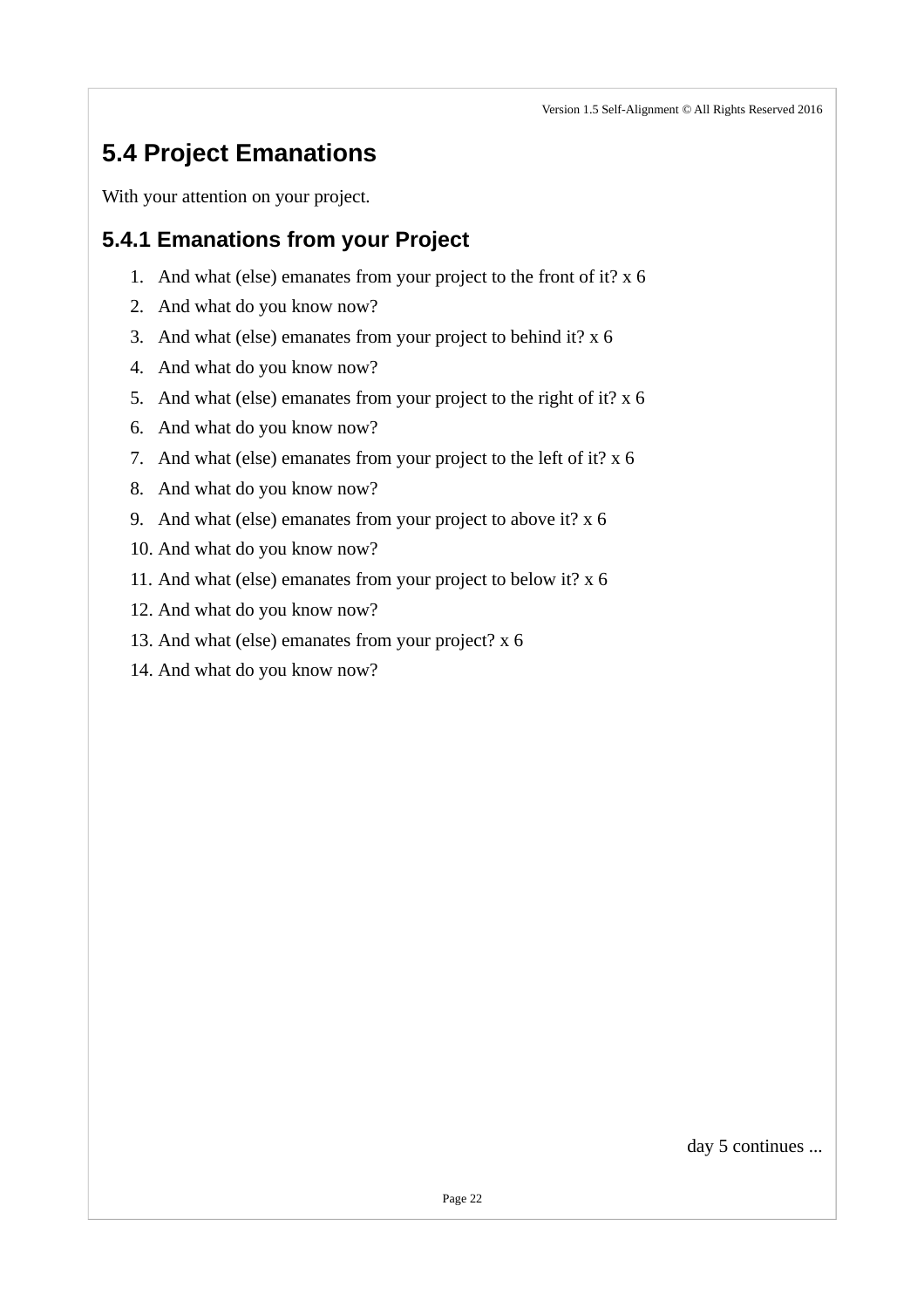# <span id="page-23-2"></span>**5.5 Project Attractions**

With your attention on your project.

### <span id="page-23-1"></span>**5.5.1 Attractions towards your Project**

- 1. And what (else) is your project attracting in to the front of it? x 6
- 2. And what do you know now?
- 3. And what (else) is your project attracting in to the back of it? x 6
- 4. And what do you know now?
- 5. And what (else) is your project attracting in to the right of it? x 6
- 6. And what do you know now?
- 7. And what (else) is your project attracting in to the left of it? x 6
- 8. And what do you know now?
- 9. And what (else) is your project attracting in to the top of it? x 6
- 10. And what do you know now?
- 11. And what (else) is your project attracting in to the bottom of it? x 6
- 12. And what do you know now?
- 13. And what (else) is your project attracting in to it? x 6
- 14. And what do you know now?

### <span id="page-23-0"></span>**Further Exercises for Jupiter Day**

For the rest of this day do things that relate to the influences, emanations and attractors you have discovered, any information that emerges create new sheets of paper or add it to existing sheets where appropriate.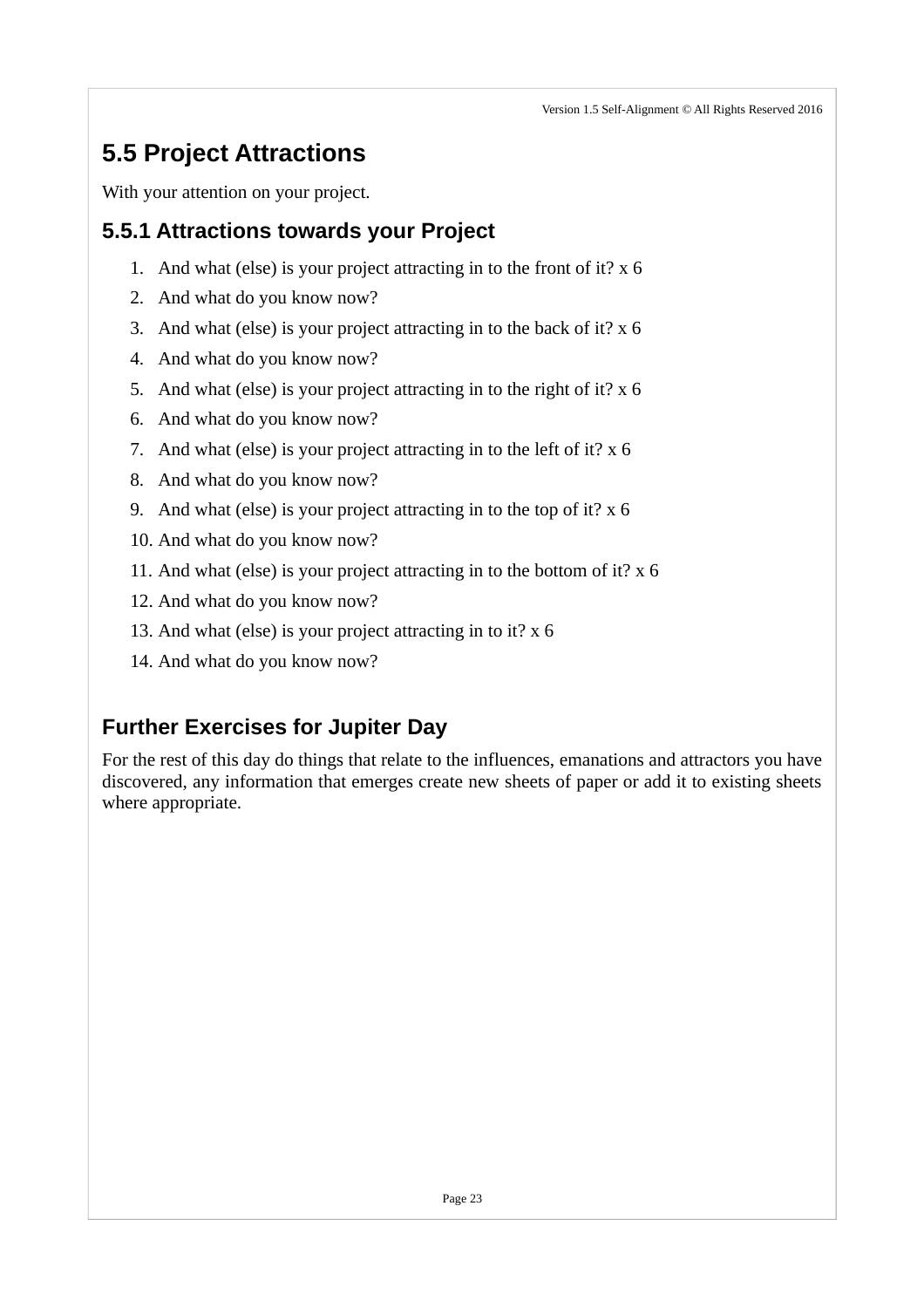# <span id="page-24-1"></span>**Venus Day (day 6)**

### <span id="page-24-0"></span>**6.1 Re-Connection**

Place yourself in a space you would like to be in, in relationship to everything else. Make any adjustments to your papers that are necessary, their positions or content.

• And how does all of this change you?

Create a new representation of you on paper as you are now with this new knowledge.

• And what do you know now?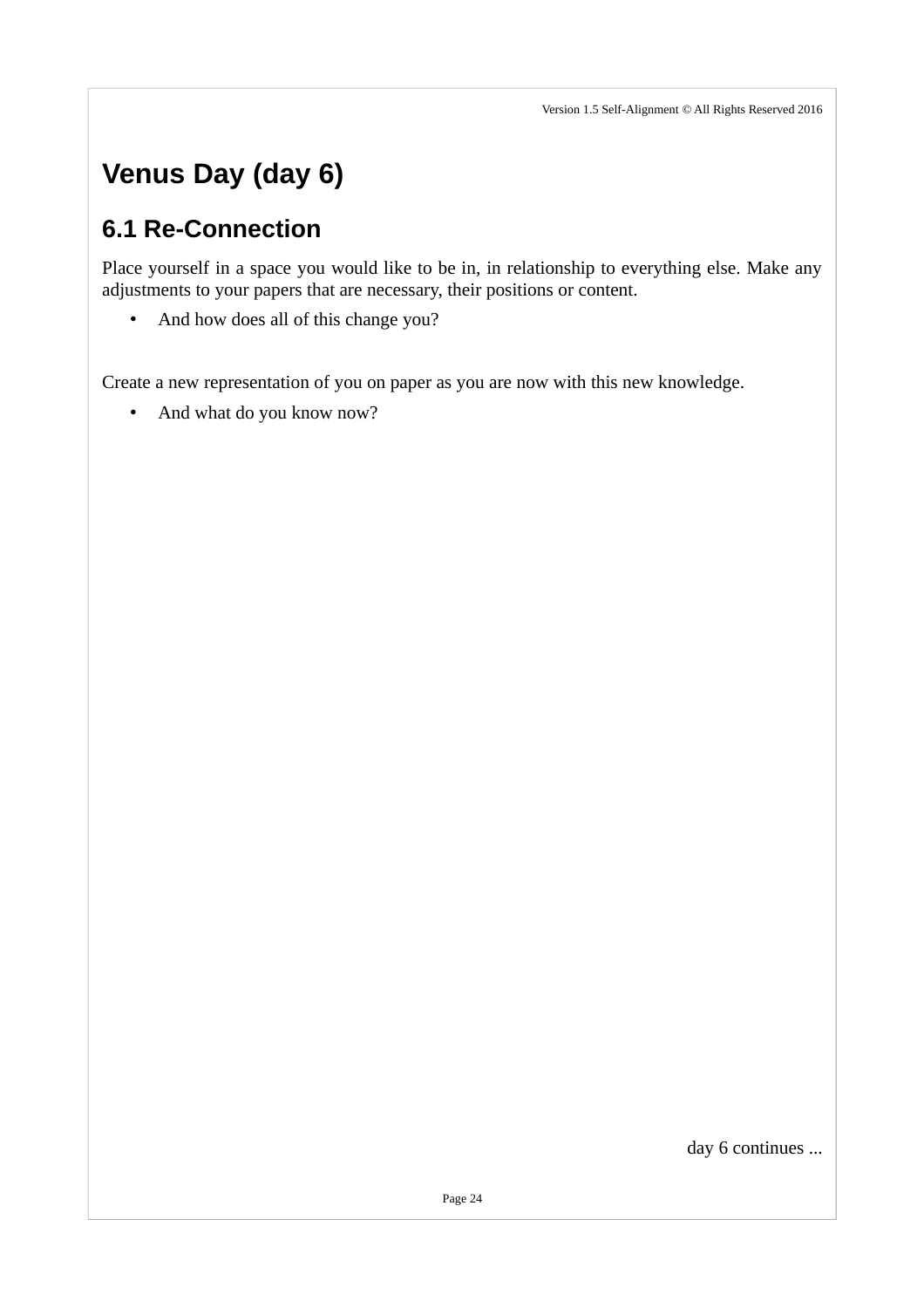# <span id="page-25-0"></span>**6.2 Re-Projection**

Place yourself in a space you would like to be in, in relationship to everything else. Make any adjustments to your papers that are necessary, their positions or content.

• And how does all of this change the project?

Create a new representation of your project on paper as it is now with this new knowledge.

• And what do you know now?

### <span id="page-25-1"></span>**Further Exercises for Venus Day**

For the rest of this day do things that relate to the new you and new project, any information that emerges create new sheets of paper or add it to existing sheets where appropriate.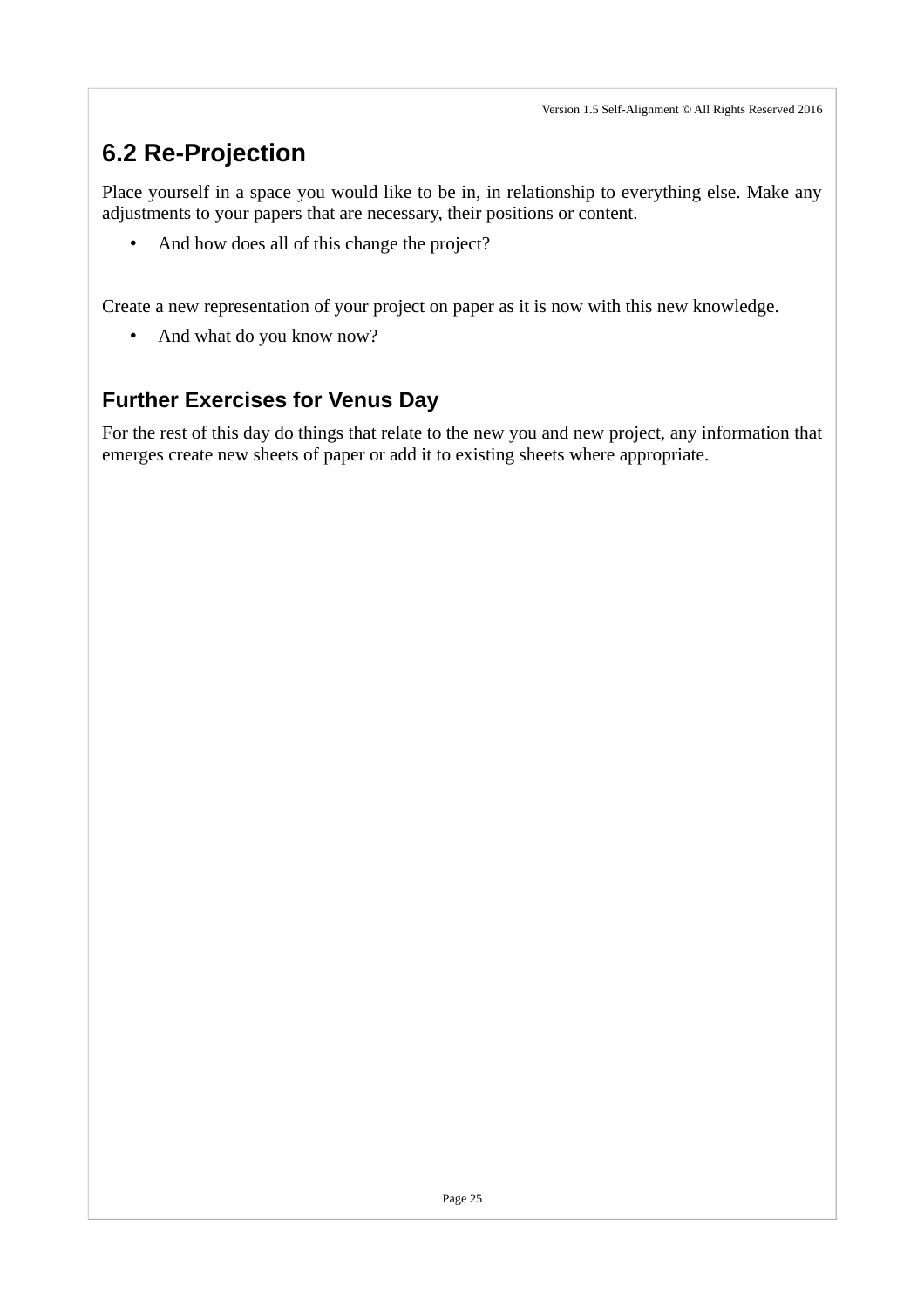# <span id="page-26-1"></span>**Saturn Day (day 7)**

## <span id="page-26-0"></span>**7.1 The Project's Outer Limits**

With your attention on the New Project

- 1. And what people are around this project now?
	- Who helps?
	- Who hinders?
- 2. And what places are around this project now?
	- What places help?
	- What places hinder?
- 3. And what things are around this project now?
	- What helps?
	- What hinders?
- 4. And then what can happen? x 6
- 5. And what do you know now?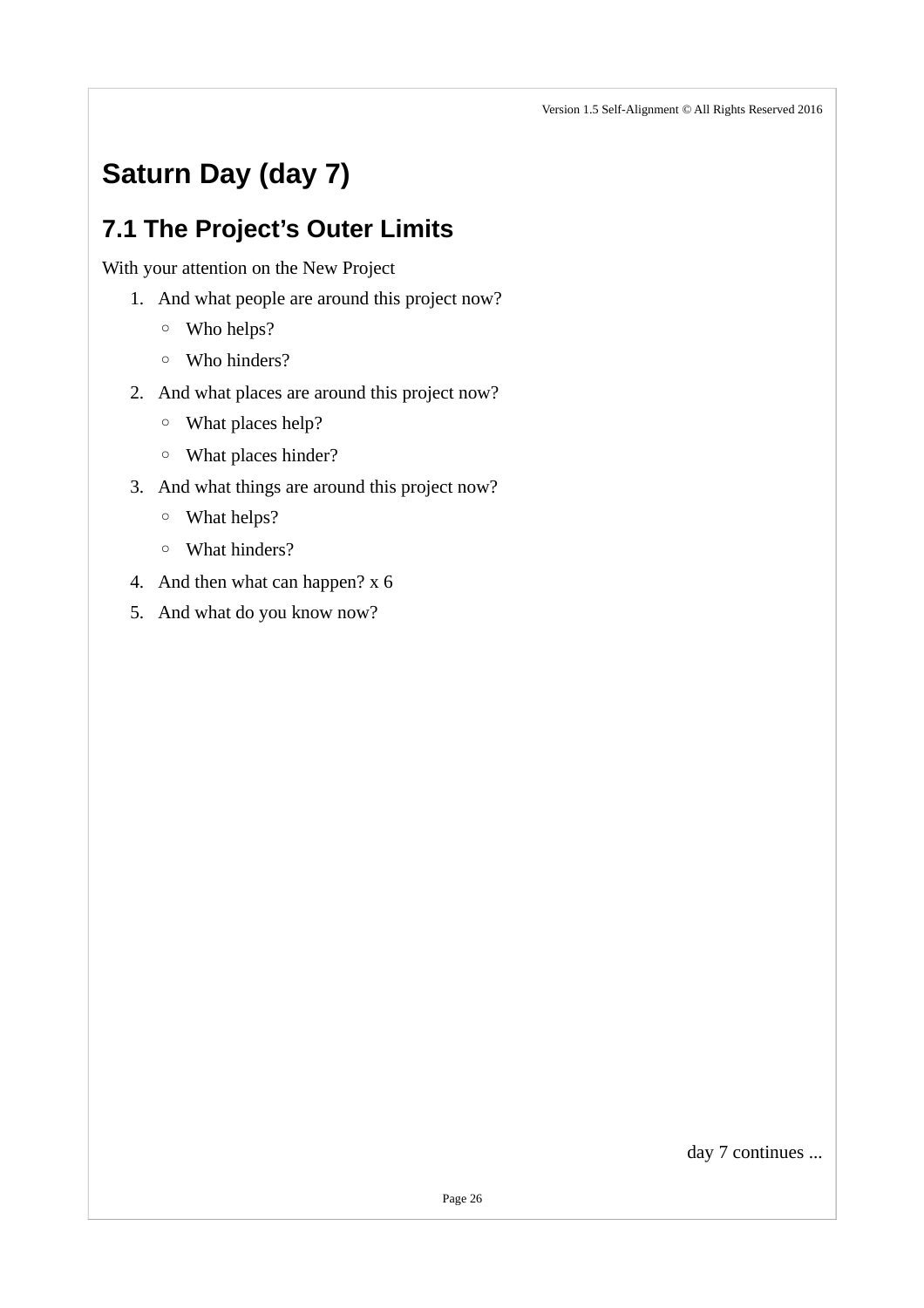## <span id="page-27-0"></span>**7.2 The Projector's Outer Limits**

With your attention on the New You

- 1. And what people are around this you now?
	- Who helps?
	- Who hinders?
- 2. And what places are around this you now?
	- What places help?
	- What places hinder?
- 3. And what things are around this you?
	- What helps?
	- What hinders?
- 4. And then what can happen? x 6
- 5. And what do you know now?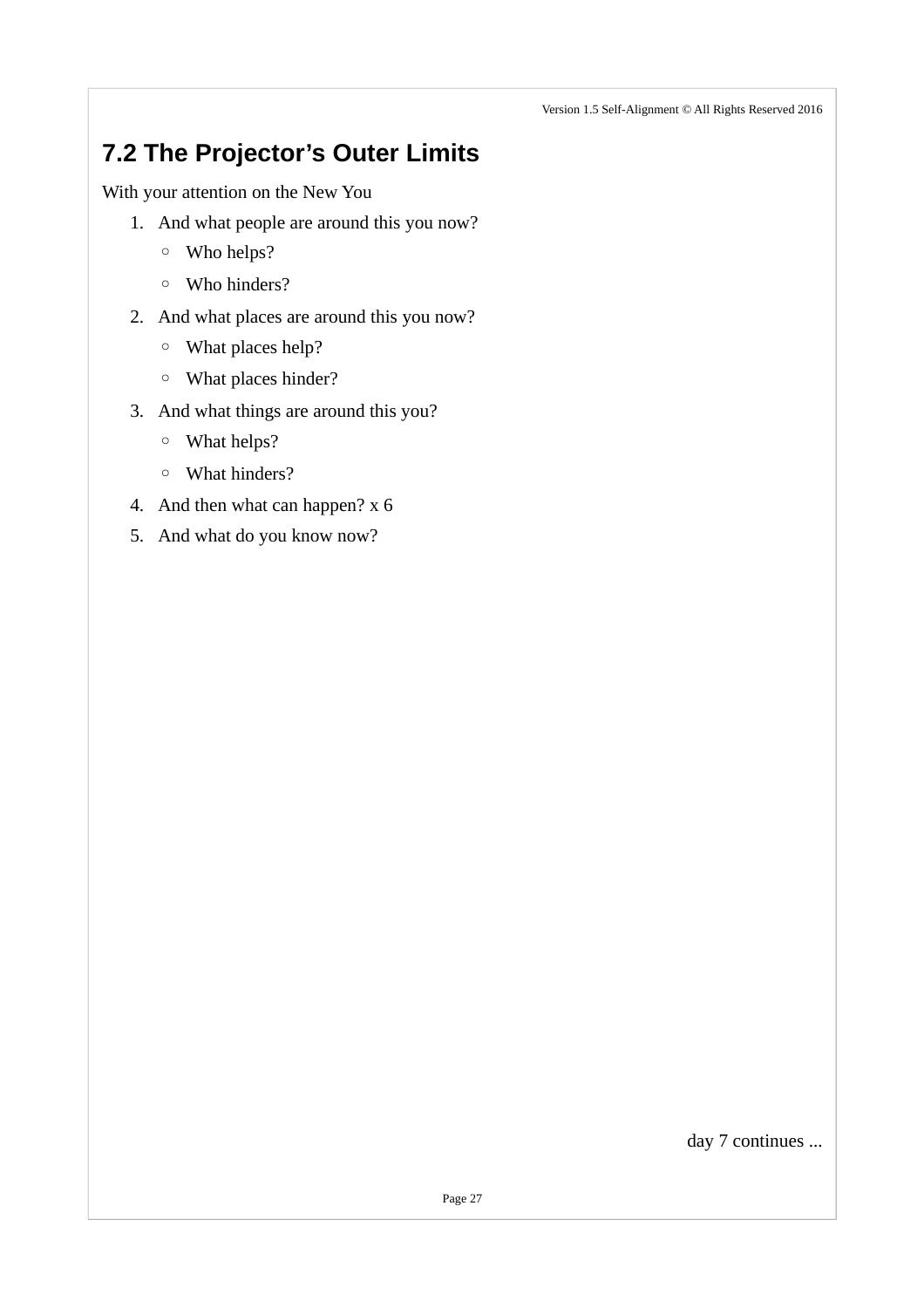## <span id="page-28-1"></span>**7.3 Action Plan**

- 1. Write out 6 behavioural action points that detail:
	- What will be done
	- Where it will be done
	- When it will be done
	- Who will be there (if anyone)
- 2. And what do you know now?

### <span id="page-28-0"></span>**Further Exercises for Saturn Day**

For the rest of this day do things that relate to what is around your project and the action plan, any information that emerges create new sheets of paper or add it to existing sheets where appropriate.

Most of all relax and enjoy yourself.